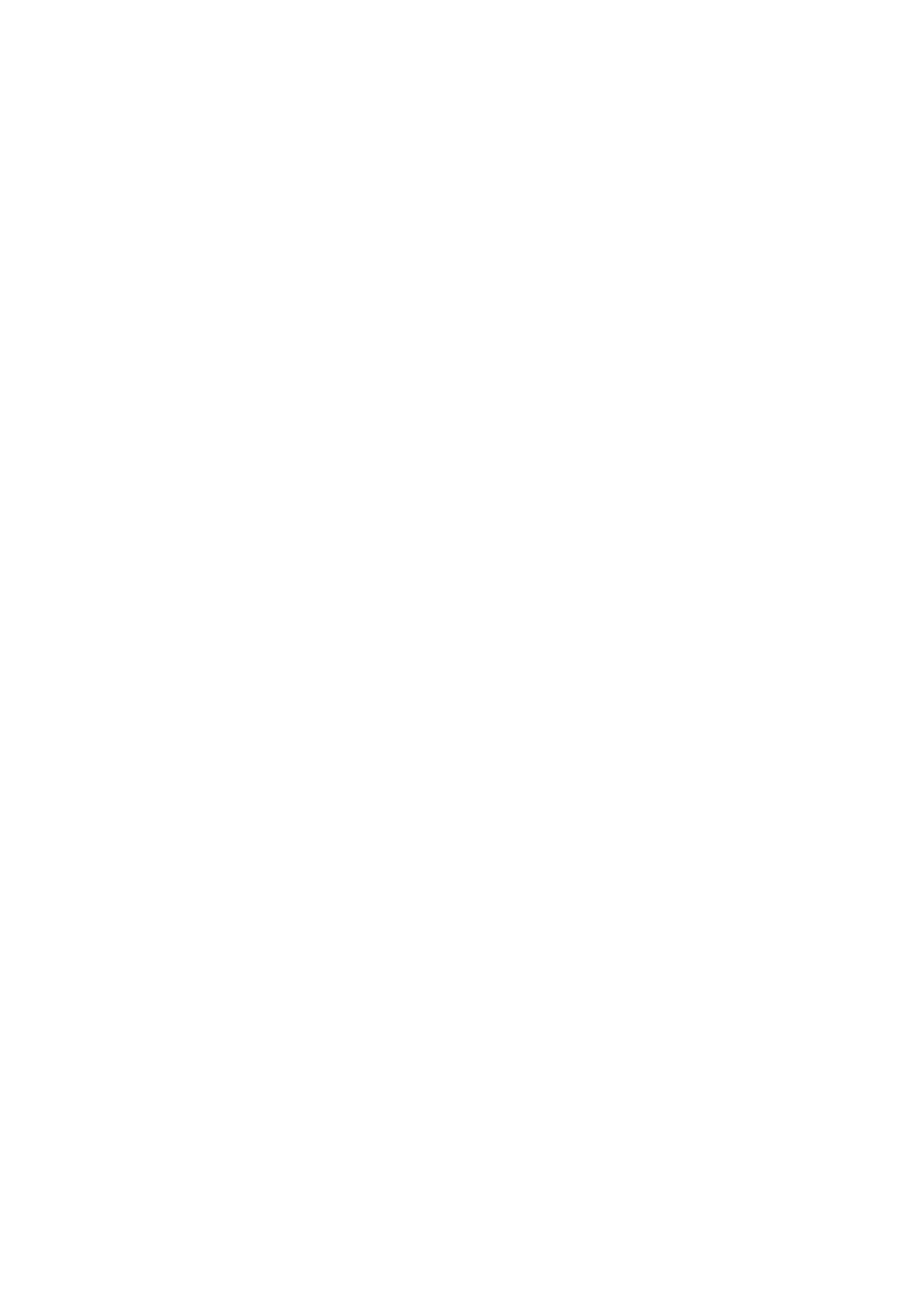# **Fishery Report 2016: Exploratory fishery for**  *Dissostichus* **spp. in Subarea 88.1**

# **Introduction to the fishery**

1. This report describes the exploratory longline fishery for Antarctic (*Dissostichus mawsoni*) and Patagonian (*D. eleginoides*) toothfish in Subarea 88.1.

2. The distribution of catch limits to the small-scale research units (SSRUs) in Subareas 88.1 and 88.2 was part of a three-year experiment starting in 2006 when the SSRUs between  $150^{\circ}$ E and  $170^{\circ}$ E (881A, D, E, F) and between  $170^{\circ}$ W and  $150^{\circ}$ W (882A–B) were closed to fishing to ensure that effort was retained in the area of the experiment (SC-CAMLR-XXIV, paragraphs 4.163 to 4.166). SSRU 881M was defined and closed to fishing in 2009 to protect the likely toothfish migration corridor in the western Ross Sea and Terra Nova Bay (SC-CAMLR-XXVII, paragraphs 4.160 and 4.161).

3. For the purposes of stock assessment, Subareas 88.1 and 88.2 are split into two areas: (i) Subarea 88.1 and SSRUs 882A–B (referred to as the Ross Sea region for the purpose of describing the assessment and the data used therein, this is also the area that is the subject of this report) and (ii) SSRUs 882C–H (referred to as Subarea 88.2).

4. The limits on the exploratory fishery for *Dissostichus* spp. in Subarea 88.1 are described in Conservation Measure (CM) 41-09. To assist administration of the fishery, the catch limits for SSRUs 881B, C and G were combined into a 'north' region (881B, C, G), those for SSRUs 881H, I and K were combined into a 'slope' region (881H, I, K) and those for SSRUs 881J and L into a 'shelf' region (881J, L) (see Figure 1).



Figure 1: SSRUs within Subarea 88.1.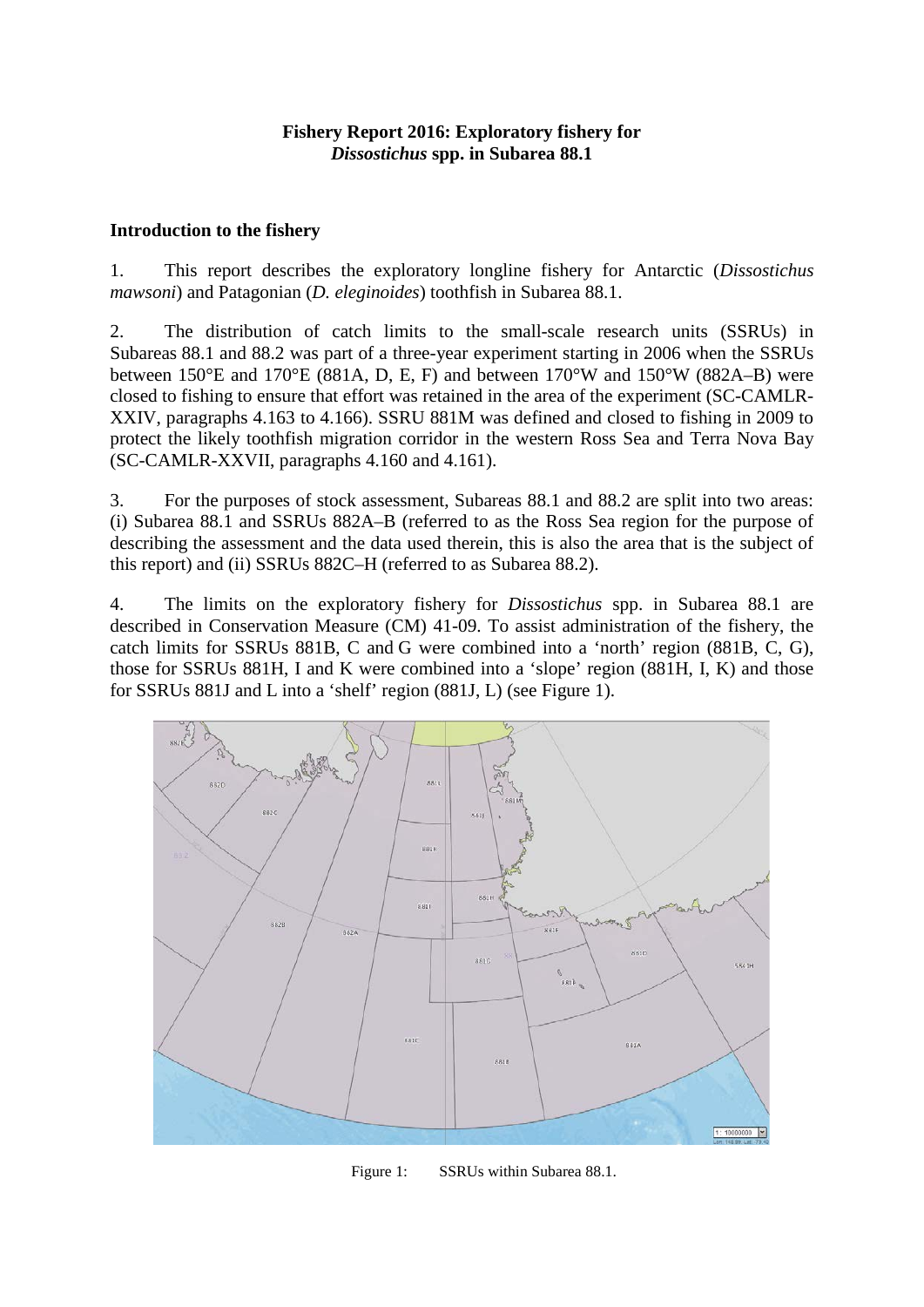5. These 'administrative' boundaries are used for the management of the fishery, however, the allocation of catches to these regions in the assessment process uses a tree-based regression based on the median length of fish in each longline set, and the explanatory variables SSRU and depth. This leads to slight differences between the catch histories allocated to the north, slope and shelf in the catch histories in Table 1 and in the assessment process. Furthermore, the catch histories in Table 1 are based on subareas so that catches in SSRUs 882A–B are reported from that subarea, whereas in the catch history for the assessment, these catches are included in the Ross Sea region to better correspond to the presumed geographical distribution of the Ross Sea toothfish stock.

| Season | Subarea 88.1 |                   |                         |          |                              |  |  |  |  |  |  |
|--------|--------------|-------------------|-------------------------|----------|------------------------------|--|--|--|--|--|--|
|        | Catch limit  |                   | Reported catch (tonnes) |          | Estimated                    |  |  |  |  |  |  |
|        | (tonnes)     | D. mawsoni        | D. eleginoides          | Total    | <b>IUU</b> catch<br>(tonnes) |  |  |  |  |  |  |
| 1997   | 1980         | $\theta$          | 0                       | $\Omega$ | $\overline{0}$               |  |  |  |  |  |  |
| 1998   | 1510         | 41                | 1                       | 42       | 0                            |  |  |  |  |  |  |
| 1999   | 2281         | 296               | 1                       | 297      | 0                            |  |  |  |  |  |  |
| 2000   | 2090         | 751               | 0                       | 751      | 0                            |  |  |  |  |  |  |
| 2001   | 2064         | 626               | 34                      | 660      | $\overline{0}$               |  |  |  |  |  |  |
| 2002   | 2508         | 1313              | 12                      | 1325     | 92                           |  |  |  |  |  |  |
| 2003   | 3760         | 1805              | 26                      | 1831     | $\theta$                     |  |  |  |  |  |  |
| 2004   | 3250         | 2184              | 13                      | 2197     | 240                          |  |  |  |  |  |  |
| 2005   | 3250         | 3098              | 7                       | 3105     | 28                           |  |  |  |  |  |  |
| 2006   | 2964         | 2968              | 1                       | 2969     | $\overline{0}$               |  |  |  |  |  |  |
| 2007   | $3032^1$     | 3079              | 12                      | 3091     | $\theta$                     |  |  |  |  |  |  |
| 2008   | 2700         | 2251              | 9                       | 2259     | 272                          |  |  |  |  |  |  |
| 2009   | 2700         | 2432              | 17                      | 2448     | $\theta$                     |  |  |  |  |  |  |
| 2010   | 2850         | 2868              | $<$ 1                   | 2869     | $\theta$                     |  |  |  |  |  |  |
| 2011   | 2850         | $2836^q$          | 3                       | 2839     | $\ast$                       |  |  |  |  |  |  |
| 2012   | $3282^1$     | 3173              | 5                       | 3178     | *                            |  |  |  |  |  |  |
| 2013   | $3282^1$     | 3006 <sup>q</sup> | $<$ 1                   | 3006     | ∗                            |  |  |  |  |  |  |
| 2014   | $3044^1$     | 2819 <sup>q</sup> | 4                       | 2823     | ∗                            |  |  |  |  |  |  |
| 2015   | $2844^{1,2}$ | 2473 <sup>q</sup> | 1                       | 2474     | ∗                            |  |  |  |  |  |  |
| 2016   | $2870^{1}$   | 2678              | 5                       | 2684     | $\ast$                       |  |  |  |  |  |  |

Table 1: Catch history for *Dissostichus* spp. in Subarea 88.1. (Source: STATLANT data for past seasons, and catch and effort reports for the current season, past reports for IUU catch.)

In Subarea 88.1, the catch limit includes 40 tonnes set aside for research fishing in 2007, 80 tonnes in 2012, 49 tonnes in 2013, 43 tonnes in 2014 and 68 tonnes in 2015. In 2016, 140 tonnes were set aside for research fishing.<br><sup>2</sup> In 2015, the catch limit in CM 41-09 was discounted by 200 tonnes for

research in SSRUs 882A–B and this catch was not included in the catch reports for Subarea 88.1.

IUU catch levels not estimated; no evidence of IUU presence or activity reported.<br>Some catch data in this year is quarantined. The following catch is not

included in the reported catch table above:

2011 – vessel *In Sung No. 7*, 45 tonnes of *D. mawsoni*

2013 – vessel *Yantar 35*, 156 tonnes of *D. mawsoni*

- 2014 vessel *Yantar 35*, 108 tonnes of *D. mawsoni*
- 2015 vessel *Yantar 35*, 251 tonnes of *D. mawsoni*.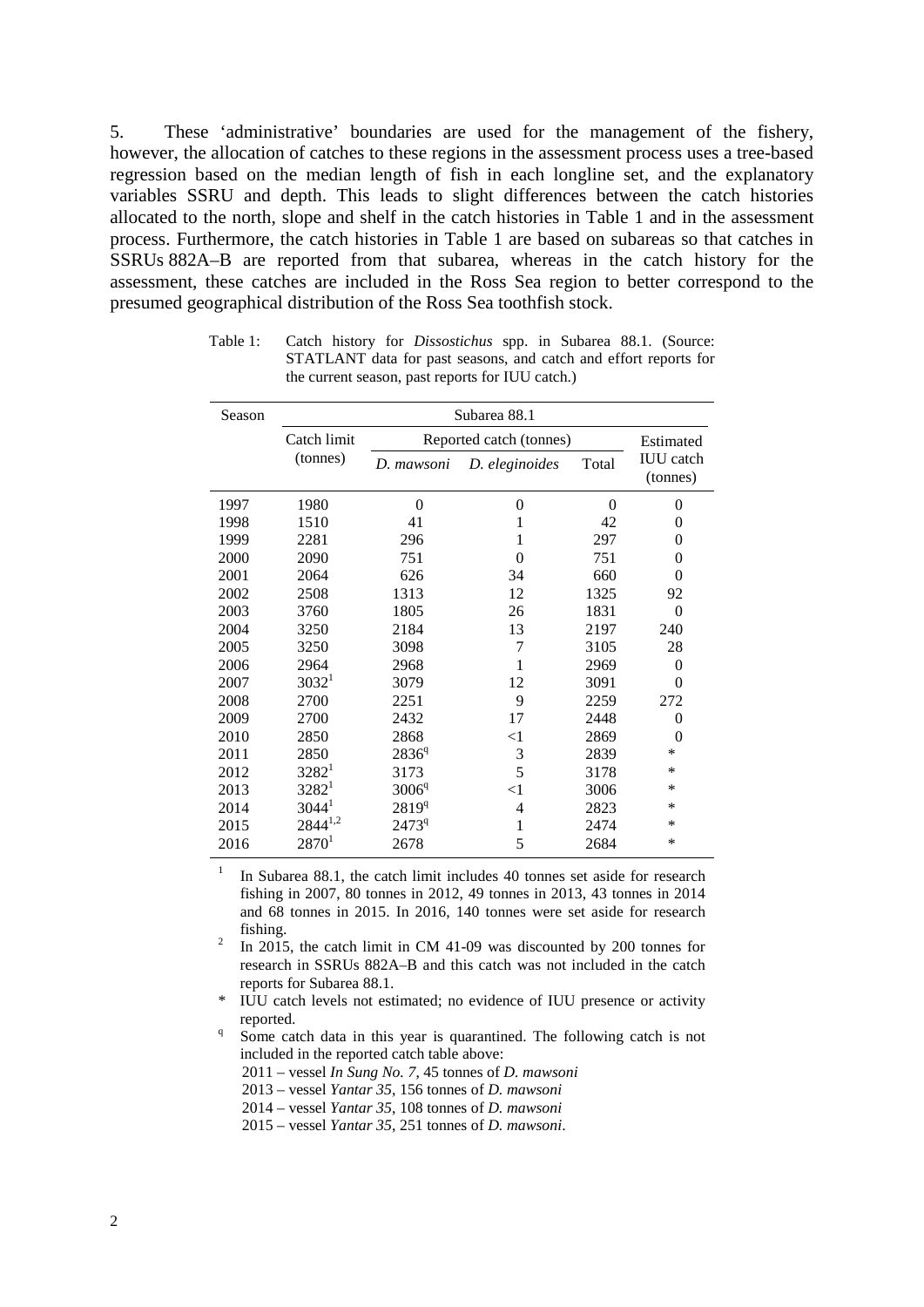6. The precautionary catch limit in Subarea 88.1 in 2016 for *Dissostichus* spp. was 2 870 tonnes, and was allocated as follows: 360 tonnes (13%) could be taken in SSRUs 881B, C and G; 2 050 tonnes (74%) in SSRUs 881H, I and K; and 320 tonnes (13%) in SSRUs 881J and L. Within the SSRUs 881J and L catch limit, a research catch limit of 140 tonnes was set aside to enable completion of the 2007 Ross Sea shelf survey and a winter survey. The catch limits for by-catch species were defined in CMs 33-03 and 41-09.

7. In 2016, 13 vessels (from six Members) fished in Subarea 88.1. For 2017, eight Members with a total of 21 vessels notified their intention to participate in the exploratory fishery for *Dissostichus* spp. in Subarea 88.1.

8. The fishery in Subarea 88.1 saw a steady expansion of effort (number of sets) from 1998 to 2001, and an almost three-fold increase in 2004. Since 2005, effort has become more stable. In earlier years most vessels fished with the autoline system, but these were joined by vessels fishing with Spanish lines and more recently trotlines. However, since 2015 autoline vessels again led the fishery by number and total catch. Although most SSRUs in Subareas 88.1 and 88.2 have been fished at some point in time, the proportion of effort in each SSRU has varied considerably each year in relation to the catch limits of the target and by-catch species and ice conditions. The two slope SSRUs, 881H and 881I, have been the most consistently fished SSRUs. In years with favourable ice conditions (2005, 2009, 2012−2014), fishing also extended into SSRU 881K.

9. The length of the fishing season in the Ross Sea fishery has contracted over time. In the first few years, the fishery was mainly carried out from January to March, and between 2001 and 2003 extended into April and May. More recently, fishing has started in early December and has usually finished in January or February depending on ice conditions.

10. Catches of *D. eleginoides* have mainly come from the northwest of the Ross Sea region in SSRUs 881A–C (WG-FSA-13/48). Catches were quite high in the early part of the fishery, particularly in 2001, but have been relatively low since then. The catch rates for *D. eleginoide*s have been much higher in SSRU 881A than the other SSRUs, and this SSRU has been closed to fishing since 2008.

# **Reported catch**

11. The catches of *D. mawsoni* and *D. eleginoides* from Subarea 88.1 are provided in Table 1. The catches reported from Subarea 88.1 include catch data from particular vessels that CCAMLR has agreed should be quarantined as there is no confidence in the amount and/or the location of those catches (SC-CAMLR-XXXIII, paragraph 3.68). Those seasons that include quarantined data are indicated with a superscript q and vessel-specific details are provided in the footnote to Table 1. All ancillary data associated with these vessels (e.g. by-catch, tagging, observer data) are also quarantined and not included in the data presented in this report.

12. In 2016, the total reported commercial catch of *Dissostichus* spp. in Subarea 88.1 was 2 683 tonnes (93% of the catch limit of 2 870 tonnes) and the fishery closed on 16 January 2016. The following SSRUs were closed during the course of fishing: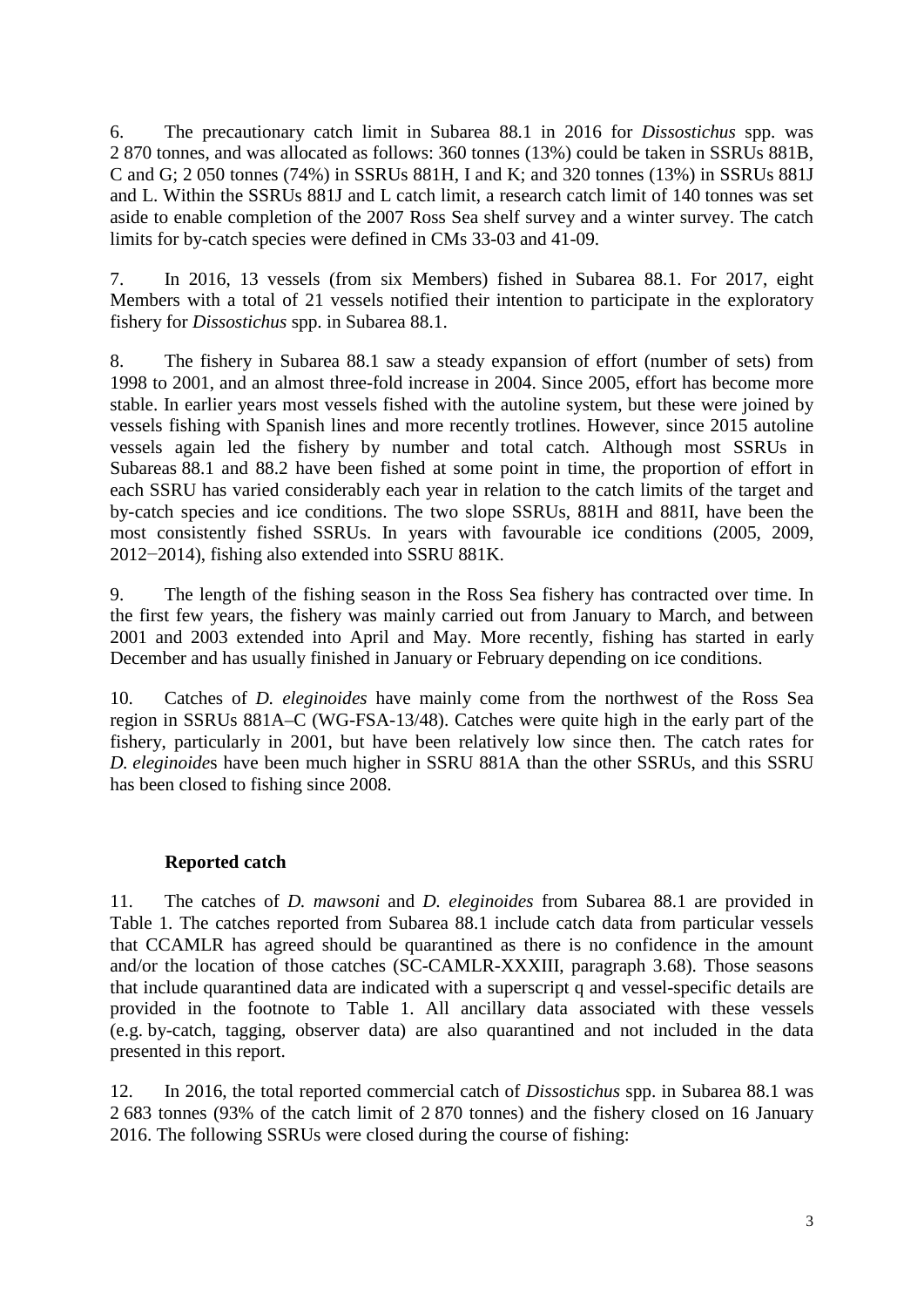- SSRUs B, C and G closed on 7 December 2015, triggered by the catch of *Dissostichus* spp., and the total catch was 314 tonnes (87% of the catch limit of 360 tonnes)
- SSRUs H, I and K closed on 10 January 2016, triggered by the catch of *Dissostichus* spp., and the total catch was 1 958 tonnes (96% of the catch limit of 2 050 tonnes)
- SSRUs J and L closed on 16 January 2016, triggered by the catch of *Dissostichus*  spp., and the total catch was 323 tonnes (101% of the catch limit of 320 tonnes).

13. In addition, 35 tonnes were taken from SSRUs 881J, L and M during the sub-adult survey, and 54 tonnes during the winter survey, both conducted by New Zealand (SC-CAMLR-XXXV/BG/01).

# **Illegal, unreported and unregulated (IUU) fishing**

14. The estimated illegal, unreported and unregulated (IUU) catch in Subarea 88.1 was 240 tonnes in 2004, 28 tonnes in 2005 and 272 tonnes in 2008 (Table 1).

15. Following the recognition of methodological issues regarding the estimation of IUU catch levels since 2011, evidence of IUU presence or activity has continued to be recorded but no corresponding estimates of the IUU catch for *Dissostichus* spp. have been provided (SC-CAMLR-XXIX, paragraph 6.5). One IUU-listed fishing vessel was observed in Subarea 88.1 during 2008 and an unknown vessel sighting was reported in 2012.

### **Sea-ice**

16. The effect of sea-ice has a major influence on fishing operations in high latitudes. The major effects of sea-ice are firstly to restrict or deny access to preferred fishing grounds but of much more consequence, to hamper fishing operations, with resulting effects on catches and time spent on the grounds. An ice index developed for Subarea 88.1 provides a quantitative index of the influence of variable sea-ice conditions on the operation of a fishery at the resolution of a season (WG-FSA-15/35). The index shows that the 2015 season was the third most 'constraining' season, with 24% of the fishing grounds clear of ice, compared to 17% in the 2001 season and 18% in the 2008 season (Figure 2). In contrast, the 2014 season was considered a 'good' ice year with 71% of the fishing grounds clear of ice, as was the 2011 season at 81%.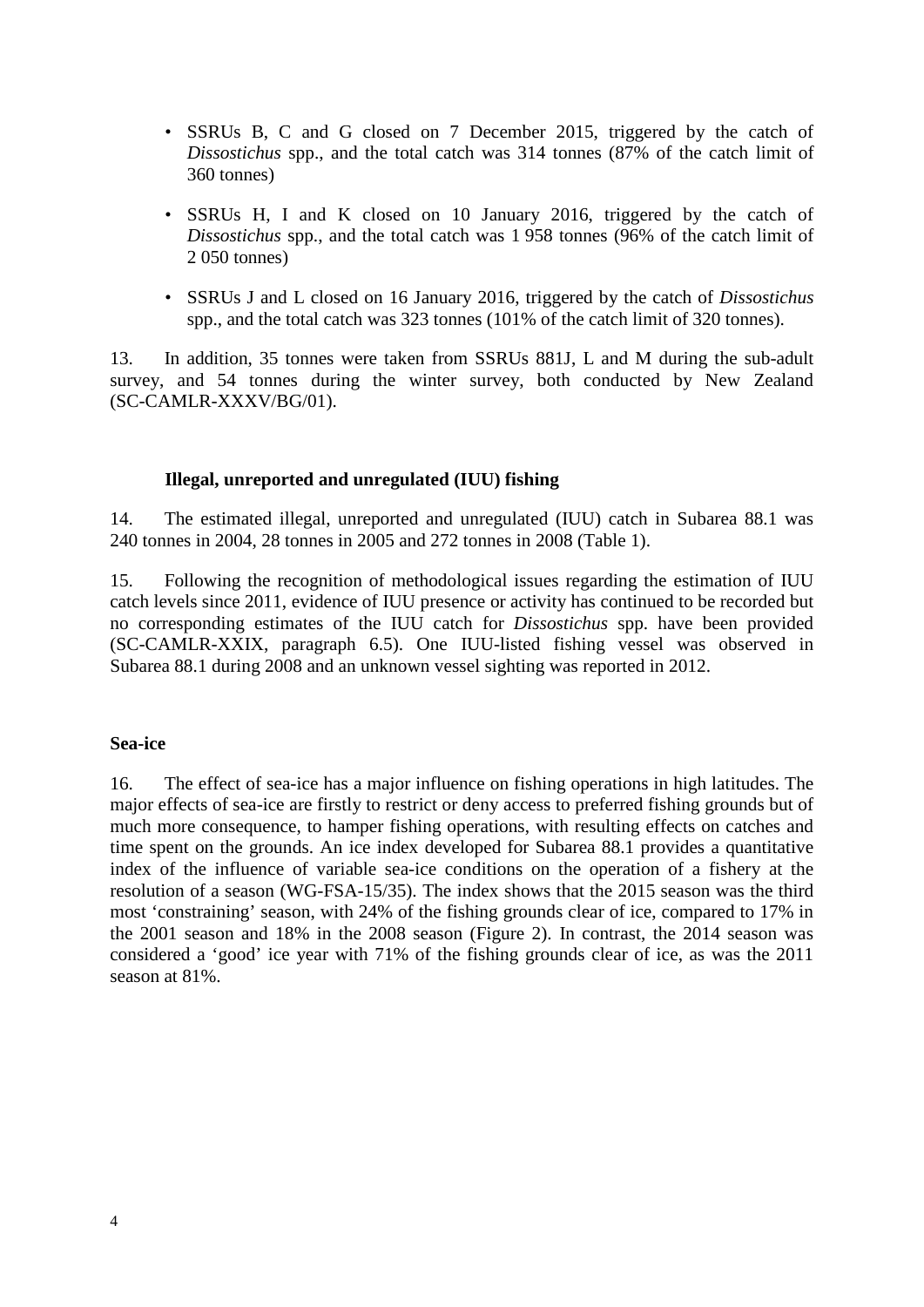

Figure 2: Ross Sea fishery ice index. The lower colour bar indicates the proportion of fishing grounds that were clear of ice in the subarea (from WG-FSA-15/35).

### **Data collection**

17. Catch limits for *D. mawsoni* and *D. eleginoides* in Subareas 48.3 and 88.1 and Division 58.5.2 are set by CCAMLR using fully integrated assessments; less data-intense approaches are used for the 'data-poor' fisheries (in Subarea 48.6 and in Area 58 outside the exclusive economic zones (EEZs)). In Subarea 88.1 the assessment is for *D. mawsoni* with catches of *D. eleginoides* included as part of the overall catch limits. Subareas 88.1 and 88.2 are managed under the umbrella of the exploratory fisheries CM 41-01 and, as such, have an associated data collection plan (Annex 41-01/A), a research plan (Annex 41-01/B) and a tagging program (Annex 41-01/C). The data collected under this conservation measure are described below. The medium-term research plan for this area is in Appendix 2.

### **Biological data**

18. The collection of biological data under CM 23-05 is conducted as part of the CCAMLR Scheme of International Scientific Observation. In exploratory longline fisheries targeting *D. mawsoni* and *D. eleginoides*, biological data collection includes representative samples of length, weight, sex and maturity stage, as well as collection of otoliths for age determination of the target and most frequently taken by-catch species.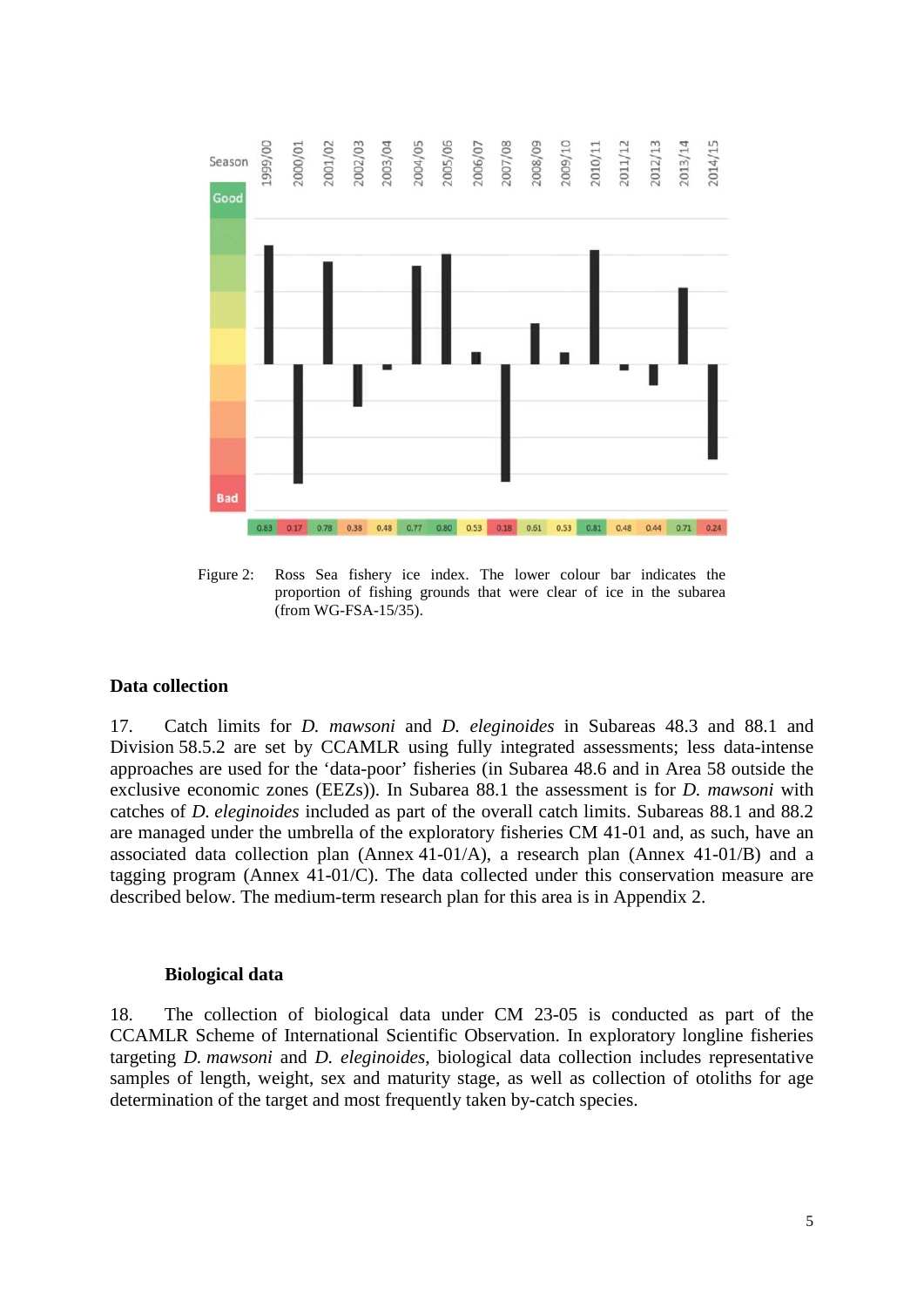### **Length distributions of catches**

19. The length-frequency distributions of *D. mawsoni* and *D. eleginoides* caught in this fishery from 2007 to 2016 are presented in Figures 3 and 4 respectively. These lengthfrequency distributions are unweighted (i.e. they have not been adjusted for factors such as the size of the catches from which they were collected). The interannual variability exhibited in the figures may reflect differences in the fished population but is also likely to reflect changes in the gear used, the number of vessels in the fishery and the spatial and temporal distribution of fishing.

20. The length-frequency distribution of the catches for *D. mawsoni* in this fishery ranged from 50 to 180 cm (Figure 3). In all seasons and areas, there has been a broad mode at about 120–170 cm. In most years, there has also been a mode of smaller fish, at 50–100 cm, caught on the Ross Sea shelf, but the length distribution of fish captured here is more variable between years due to less consistency of the spatial distribution of fishing.

21. *Dissostichus eleginoides* length-frequency data are sparse in some years with very few fish caught and/or measured; the length-frequency distributions for most years were remarkably consistent (Figure 4; see also WG-FSA-10/23, Table 9, Figure 13).

# **Tagging**

22. Under CM 41-01, each longline vessel fishing in exploratory fisheries for *Dissostichus* spp. has been required to tag and release *Dissostichus* spp. at the rate of 1 toothfish per tonne of green weight caught throughout the season since 2004. An upper limit of 500 fish tagged per vessel applied until the end of 2007 (Table 3). In order to ensure that there is sufficient overlap between the length distribution of those fish that are tagged by a vessel and of all the fish that are caught by that vessel, each vessel catching more than 10 tonnes of each species of *Dissostichus* is required to achieve a minimum tag-overlap statistic (see Annex 41-01/C, footnote 3). The requirement to achieve a minimum tag-overlap statistic of 50% was first introduced for the 2011 season and this was then increased to 60% for the 2012 and subsequent seasons (Table 2).

23. Vessel-specific tag-detection rates and recapture rates were developed using a methodology which controls for the spatial and temporal variability of fishing operations by pairing each individual tag release or recapture event with all other fishing events which occurred in the same time and place (i.e. within a specific distance and in the same fishing season) (WG-SAM-14/30). The resulting indices were used to derive the effective tag releases and effective tag recaptures for each vessel in the tagging dataset used for the assessment model (WG-FSA-15/38).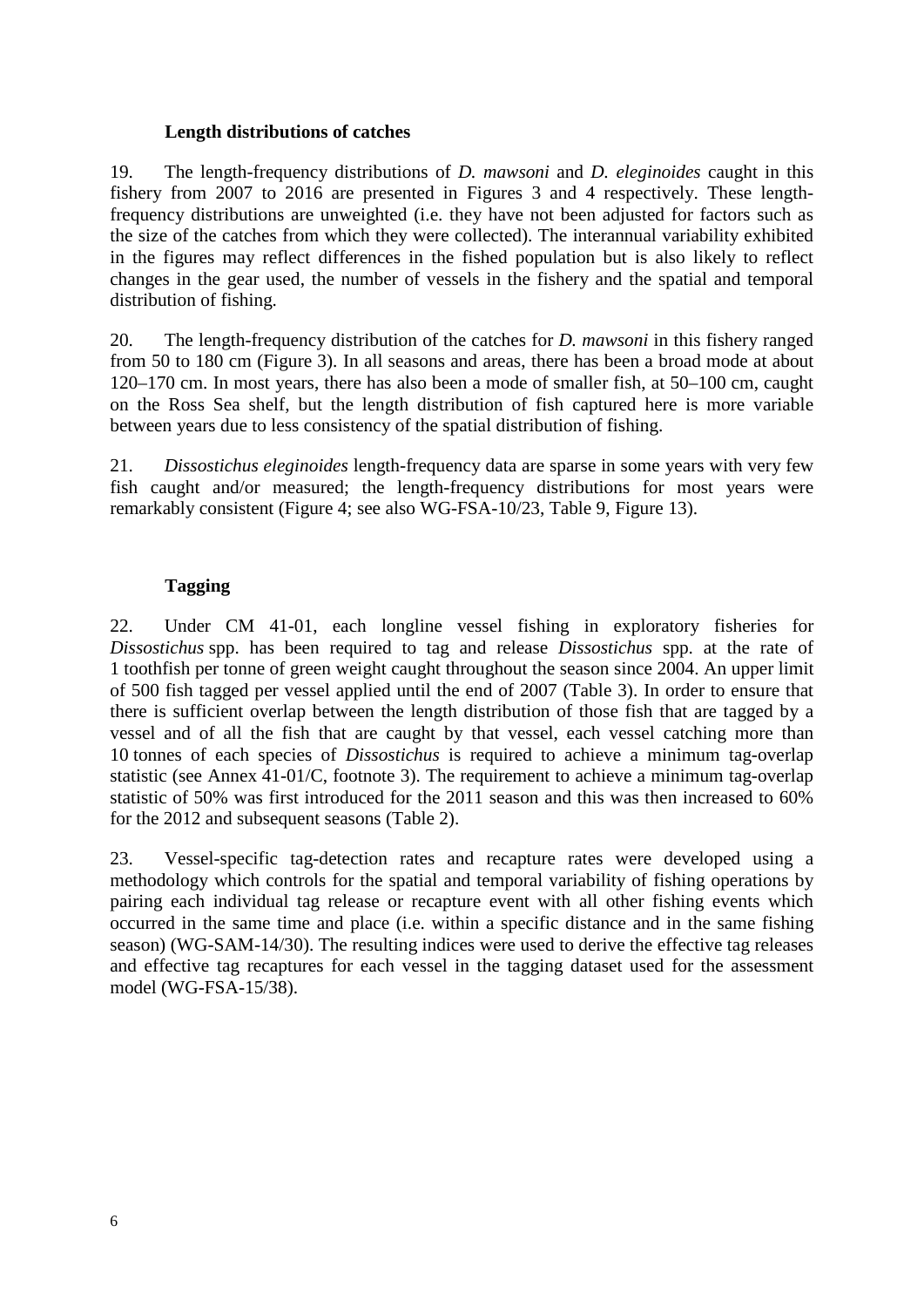

Figure 3: Annual length-frequency distributions of *Dissostichus mawsoni* caught in Subarea 88.1 (top panel) and in each SSRU (lower panels). The number of hauls from which fish were measured (N) and the number of fish measured (n) in each year are provided.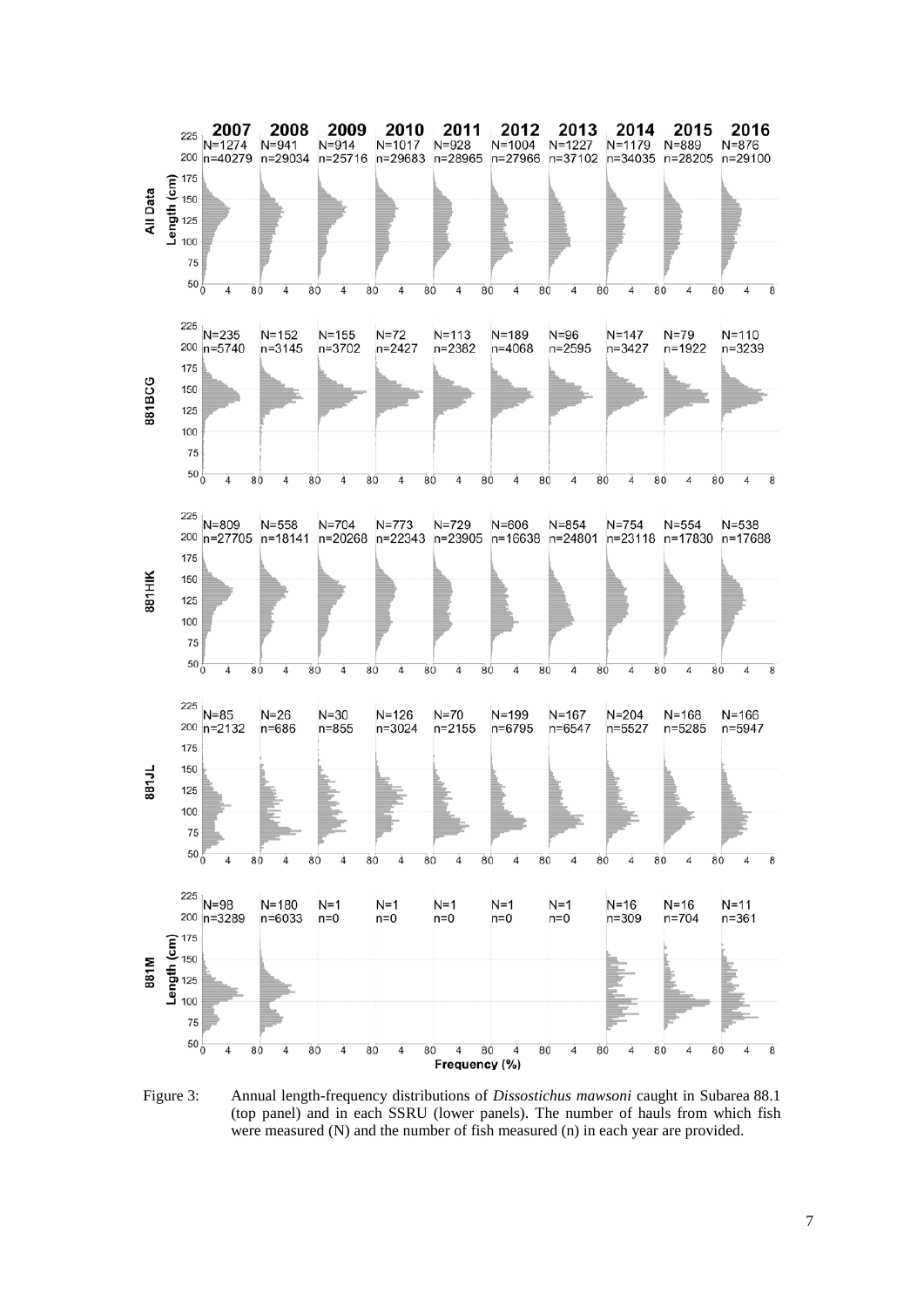

Figure 4: Annual length-frequency distributions of *Dissostichus eleginoides* caught in Subarea 88.1 (top panel) and in each SSRU (lower panels). The number of hauls from which fish were measured (N) and the number of fish measured (n) in each year are provided.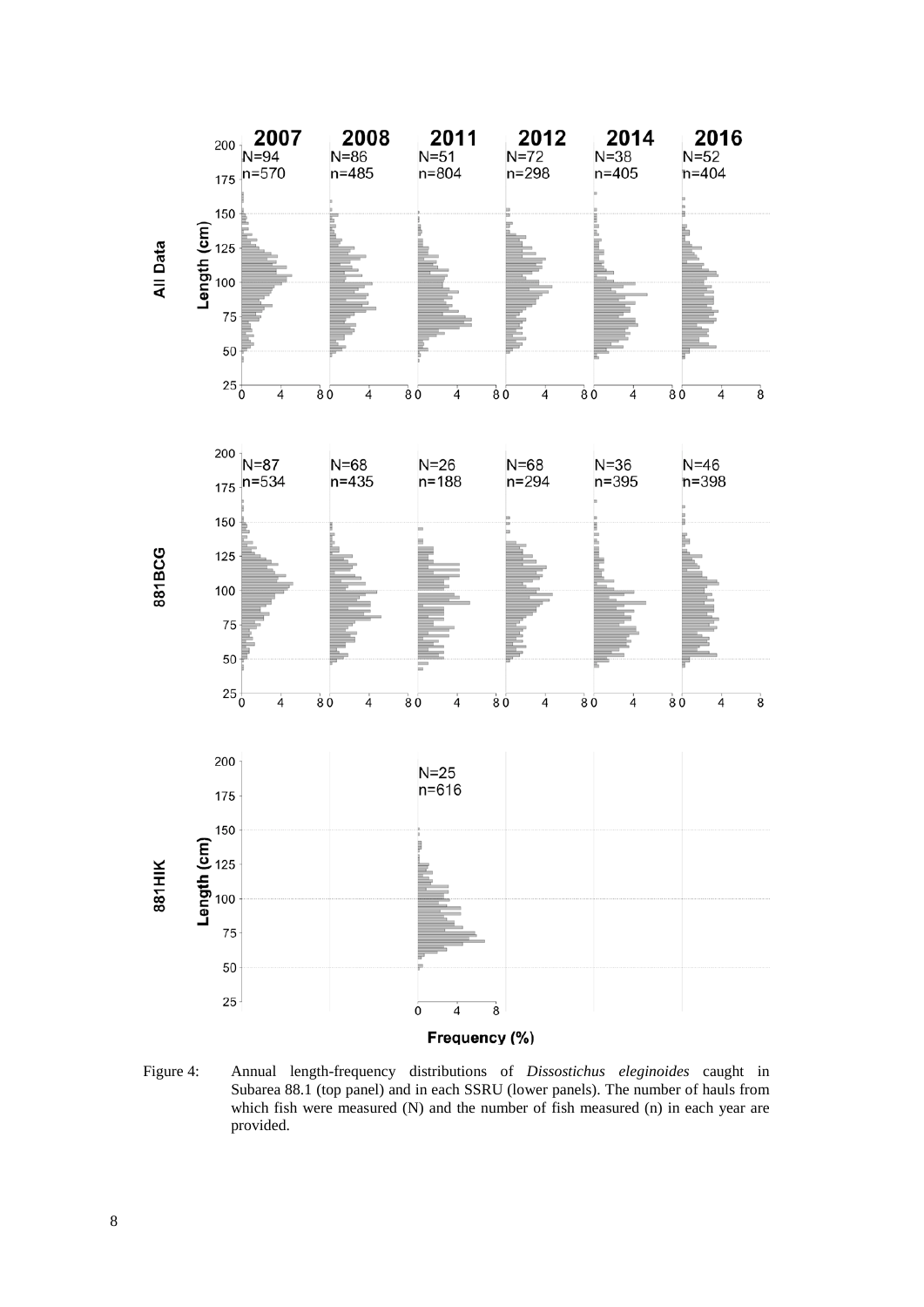Table 2: Annual tagging rate, reported by vessel, operating in the exploratory fishery for *Dissostichus* spp. in Subarea 88.1 since 2005. The tagoverlap statistics (CM 41-01) for *Dissostichus mawsoni* and *D. eleginoides* respectively are provided in brackets. Values for the tag-overlap statistic are not calculated for catches of less than 10 tonnes (2007–2014) or less than 30 fish tagged (since 2015) (\*). - indicates that no fish were tagged.

| Flag State            | Vessel name           |     |               |     |                     |     |           |     | Season    |     |              |      |              |     |               |     |           |
|-----------------------|-----------------------|-----|---------------|-----|---------------------|-----|-----------|-----|-----------|-----|--------------|------|--------------|-----|---------------|-----|-----------|
|                       |                       |     | 2009          |     | 2010                |     | 2011      |     | 2012      |     | 2013         |      | 2014         |     | 2015          |     | 2016      |
| Argentina             | Argenova XXI          |     |               |     | $1.1 \quad (52, -)$ |     |           |     |           |     |              |      |              |     |               |     |           |
| Chile                 | Isla Eden             | 1.4 | $(26, -)$     |     |                     |     |           |     |           |     |              |      |              |     |               |     |           |
| Korea, Republic of    | Hong Jin No. 701      |     |               |     |                     |     |           | 1.3 | $(72, *)$ | 1.1 | $(82, -)$    | 1.1  | $(83, -)$    |     | 1.1 $(77, *)$ |     |           |
|                       | Hong Jin No. 707      |     | 1.2(25, 21)   | 1.1 | $(50, -)$           | 1.1 | $(64, *)$ | 1.0 | $(71, -)$ | 1.0 | $(82, -)$    | 1.1  | $(83, -)$    |     |               |     |           |
|                       | Insung No. 1          |     | 1.3 $(15, *)$ | 1.1 | $(23, -)$           |     |           |     |           |     |              |      |              |     |               |     |           |
|                       | Insung No. 3          |     |               |     |                     |     |           |     |           | 1.5 | $(92, *)$    |      |              |     |               |     |           |
|                       | Insung No. 5          |     |               |     |                     |     |           |     |           | 1.6 | $(91, -)$    |      |              |     |               |     |           |
|                       | Jung Woo No. 2        | 1.1 | $(19, -)$     | 1.2 | $(26, -)$           | 1.1 | $(93, -)$ | 1.2 | $(91, *)$ |     |              |      |              |     |               |     |           |
|                       | Jung Woo No. 3        | 1.5 | $(21, -)$     | 1.1 | $(42, -)$           | 1.0 | $(88, -)$ | 1.2 | $(86, *)$ |     |              |      |              |     |               |     |           |
|                       | Kostar                |     |               |     |                     |     |           |     |           | 1.1 | $(94, -)$    | -1.1 | $(78, -)$    | 1.0 | $(82, -)$     | 1.0 | $(80, -)$ |
|                       | Sunstar               |     |               |     |                     |     |           |     |           | 1.2 | $(85, -)$    | 1.1  | $(76, -)$    | 1.1 | $(72, -)$     | 1.1 | $(87, -)$ |
| New Zealand           | Antarctic Chieftain   | 1.1 | $(57, -)$     | 1.0 | $(61, -)$           | 1.0 | $(96, *)$ | 1.2 | $(89,*)$  |     |              | 1.1  | $(74, -)$    |     |               |     |           |
|                       | Janas                 | 1.1 | $(43, -)$     | 1.0 | $(79, -)$           | 1.0 | $(85, *)$ | 1.3 | $(81, *)$ | 1.0 | $(91, *)$    | 1.1  | $(88,*)$     | 1.0 | $(82,*)$      | 1.6 | $(92, *)$ |
|                       | San Aotea II          | 1.1 | $(77, *)$     | 1.1 | $(79, *)$           | 1.1 | $(88,*)$  | 3.8 | $(87,*)$  | 1.8 | $(80, *)$    | 1.8  | $(88,*)$     | 1.7 | $(86, *)$     | 1.7 | $(86, *)$ |
|                       | San Aspiring          | 1.1 | $(81, *)$     | 1.1 | $(88, *)$           | 1.1 | $(90, *)$ | 1.1 | $(92, *)$ | 1.2 | $(93, *)$    | 1.1  | $(91, *)$    | 1.1 | $(93, *)$     | 1.1 | $(88,*)$  |
| Norway                | Seljevaer             |     |               |     |                     |     |           | 1.0 | $(79, -)$ | 1.1 | $(76, -)$    | 1.0  | $(81, *)$    | 1.1 | $(62, *)$     |     |           |
| Russia                | Chio Maru No. 3       |     |               |     |                     | 1.4 | $(78, *)$ | 1.0 | $(75, *)$ |     |              |      |              |     |               |     |           |
|                       | Gold Gate             |     |               |     |                     | 1.3 | $(88,*)$  |     |           |     |              |      |              |     |               |     |           |
|                       | Mys Marii             |     |               |     |                     |     |           |     |           |     |              | 1.1  | $(79, -)$    | 1.0 | $(66, -)$     |     |           |
|                       | Ostrovka              |     |               |     |                     | 1.0 | $(65, -)$ |     |           |     |              |      |              |     |               |     |           |
|                       | Palmer                |     |               |     |                     |     |           |     |           |     |              | 1.2  | $(83, -)$    | 1.0 | $(80, -)$     | 1.0 | $(70, *)$ |
|                       | Sparta                |     |               |     |                     | 1.2 | $(63, -)$ | 1.6 | $(*, *)$  | 1.1 | $(*, -)$     | 1.1  | $(72, -)$    |     |               |     |           |
|                       | Ugulan                |     |               |     |                     |     |           |     |           | 1.0 | $(74, *)$    | 1.0  | $(78, *)$    |     |               |     |           |
|                       | Yantar 31             |     |               |     |                     |     |           | 1.2 | $(90, -)$ | 1.1 | $(83, -)$    | 1.0  | $(81, -)$    | 1.0 | $(72, -)$     | 1.1 | $(86, -)$ |
|                       | Oladon 1              |     |               |     |                     |     |           |     |           |     |              |      |              |     |               | 1.1 | $(85, -)$ |
| Spain                 | Tronio                | 1.4 | $(19, *)$     | 1.0 | $(69, -)$           | 1.0 | $(69, *)$ | 1.0 | $(69, -)$ | 1.0 | $(90, *)$    | 1.0  | $(77, -)$    | 1.1 | $(80, *)$     | 1.1 | $(90, -)$ |
|                       | Yanque                |     |               |     |                     |     |           |     |           |     |              |      |              |     |               | 1.2 | $(79, *)$ |
| <b>UK</b>             | <b>Argos Froyanes</b> | 1.1 | $(43, *)$     | 1.0 | $(54, -)$           | 1.1 | $(76, -)$ | 1.3 | $(61, -)$ | 1.0 | $(91, -)$    | 1.0  | $(89,*)$     | 1.1 | $(82, -)$     | 1.1 | $(86, -)$ |
|                       | Argos Georgia         |     |               | 1.1 | $(47, -)$           | 1.0 | $(68, -)$ | 1.1 | $(90, *)$ | 1.1 | $(78, *)$    | 1.1  | $(80, -)$    | 1.1 | $(92, -)$     | 1.2 | $(84, -)$ |
|                       | Argos Helena          | 1.3 | $(35, *)$     |     |                     |     |           |     |           |     |              |      |              |     |               |     |           |
| Ukraine               | Poseydon I            |     |               |     |                     |     |           |     |           |     |              | 1.0  | $(68, -)$    |     |               |     |           |
|                       | Simeiz                |     |               |     |                     |     |           |     |           | 1.2 | $(43, -)$    | 1.1  | $(83, *)$    |     |               | 1.0 | $(86, -)$ |
| Uruguay               | Ross Star             | 1.1 | $(48, -)$     |     |                     |     |           |     |           |     |              |      |              |     |               |     |           |
| Required tagging rate |                       |     | 1             |     | 1                   |     | 1         |     | 1         |     | $\mathbf{1}$ |      | $\mathbf{1}$ |     | 1             |     | 1         |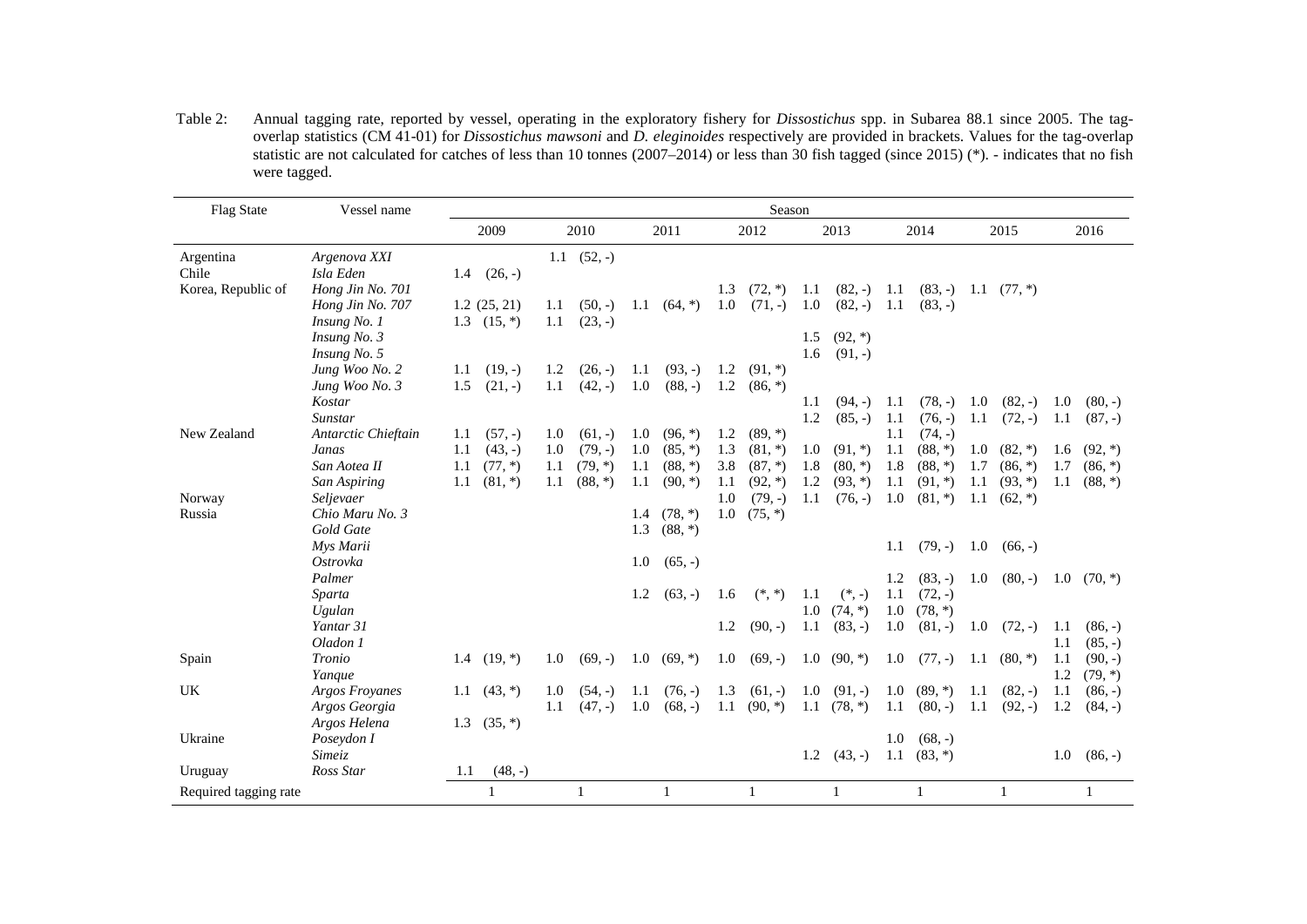| <b>Flag State</b>  | Vessel name           |      |      |      |       |      |       |      | Season |      |       |      |       |      |       |      |            |
|--------------------|-----------------------|------|------|------|-------|------|-------|------|--------|------|-------|------|-------|------|-------|------|------------|
|                    |                       | 2009 |      | 2010 |       | 2011 |       | 2012 |        | 2013 |       | 2014 |       | 2015 |       | 2016 |            |
| Argentina          | Argenova XXI          |      |      | 33   | (2)   |      |       |      |        |      |       |      |       |      |       |      |            |
| Chile              | Isla Eden             | 139  | (1)  |      |       |      |       |      |        |      |       |      |       |      |       |      |            |
| Korea, Republic of | Hong Jin No. 701      |      |      |      |       |      |       | 106  | (0)    | 209  | (4)   | 270  | (2)   | 235  | (4)   |      |            |
|                    | Hong Jin No. 707      | 153  | (11) | 368  | (24)  | 224  | (9)   | 456  | (8)    | 291  | (1)   | 405  | (6)   |      |       |      |            |
|                    | Insung No. 1          | 143  | (3)  | 313  | (29)  |      |       |      |        |      |       |      |       |      |       |      |            |
|                    | Insung No. 3          |      |      |      |       |      |       |      |        | 249  | (10)  |      |       |      |       |      |            |
|                    | Insung No. 5          |      |      |      |       |      |       |      |        | 427  | (16)  |      |       |      |       |      |            |
|                    | Jung Woo No. 2        | 242  | (11) | 270  | (3)   | 283  | (0)   | 186  | (3)    |      |       |      |       |      |       |      |            |
|                    | Jung Woo No. 3        | 164  | (0)  | 185  | (8)   | 157  | (2)   | 236  | (5)    |      |       |      |       |      |       |      |            |
|                    | Kostar                |      |      |      |       |      |       |      |        | 223  | (1)   | 117  | (1)   | 352  | (2)   | 312  | (15)       |
|                    | Sunstar               |      |      |      |       |      |       |      |        | 154  | (4)   | 122  | (1)   | 199  | (6)   | 206  | (7)        |
| New Zealand        | Antarctic Chieftain   | 185  | (8)  | 164  | (36)  | 238  | (18)  | 127  | (2)    |      |       |      |       |      |       |      |            |
|                    | Janas                 | 166  | (5)  | 415  | (34)  | 172  | (4)   | 168  | (0)    | 130  | (13)  | 150  | (14)  | 105  | (4)   |      |            |
|                    | San Aotea II          | 186  | (19) | 288  | (24)  | 321  | (50)  | 289  | (4)    | 348  | (21)  | 354  | (70)  | 299  | (20)  | 338  | (42)       |
|                    | San Aspiring          | 264  | (31) | 513  | (59)  | 199  | (19)  | 527  | (62)   | 243  | (32)  | 307  | (76)  | 193  | (40)  | 412  | (50)       |
| Norway             | Seljevaer             |      |      |      |       |      |       | 178  | (14)   | 238  | (53)  | 264  | (55)  | 218  | (27)  | 408  | (64)       |
| Russia             | Chio Maru No. 3       |      |      |      |       | 196  | (4)   | 201  | (3)    |      |       |      |       |      |       |      |            |
|                    | Gold Gate             |      |      |      |       | 98   | (1)   |      |        |      |       |      |       |      |       |      |            |
|                    | Mys Marii             |      |      |      |       |      |       |      |        |      |       | 21   | (1)   | 44   | (4)   |      |            |
|                    | Ostrovka              |      |      |      |       | 18   | (3)   |      |        |      |       |      |       |      |       |      |            |
|                    | Oladon 1              |      |      |      |       |      |       |      |        |      |       |      |       |      |       | 188  | (3)        |
|                    | Palmer                |      |      |      |       |      |       |      |        |      |       | 54   | (7)   | 68   | (0)   | 336  | (1)        |
|                    | Sparta                |      |      |      |       | 110  | (8)   |      |        | 7    | (1)   | 28   | (3)   |      |       |      |            |
|                    | Ugulan                |      |      |      |       |      |       |      |        | 41   | (3)   | 49   | (2)   |      |       |      |            |
|                    | Yantar 31             |      |      |      |       |      |       | 362  | (7)    | 82   | (8)   | 93   | (0)   | 178  | (1)   | 126  | (5)        |
| Spain              | Tronio                | 494  | (1)  | 308  | (23)  | 429  | (12)  | 546  | (8)    | 388  | (12)  | 298  | (22)  | 311  | (20)  | 230  | (18)       |
|                    | Yanque                |      |      |      |       |      |       |      |        |      |       |      |       |      |       | 46   | (7)        |
| UK                 | <b>Argos Froyanes</b> | 301  | (0)  | 158  | (4)   | 332  | (28)  | 38   | (1)    | 183  | (23)  | 220  | (25)  | 239  | (30)  | 70   | (4)        |
|                    | Argos Georgia         |      |      | 51   | (2)   | 213  | (48)  | 300  | (13)   | 293  | (10)  | 244  | (22)  | 287  | (26)  | 263  | (37)       |
|                    | Argos Helena          | 337  | (6)  |      |       |      |       |      |        |      |       |      |       |      |       |      |            |
| Ukraine            | Poseydon I            |      |      |      |       |      |       |      |        |      |       | 30   | (2)   |      |       |      |            |
|                    | Simeiz                |      |      |      |       |      |       |      |        | 75   | (1)   | 73   | (4)   |      |       | 203  | (4)        |
| Uruguay            | Ross Star             | 54   | (0)  |      |       |      |       |      |        |      |       |      |       |      |       |      |            |
| Total              |                       | 2828 | (96) | 3066 | (248) | 2990 | (206) | 3720 | (130)  | 3747 | (222) | 3249 | (322) | 2997 | (195) |      | 3138 (257) |

#### Table 3: The number of individuals of (a) *Dissostichus mawsoni* and (b) *D. eleginoides* tagged in each season in Subarea 88.1. The number of fish recaptured by each vessel is provided in brackets.

(a)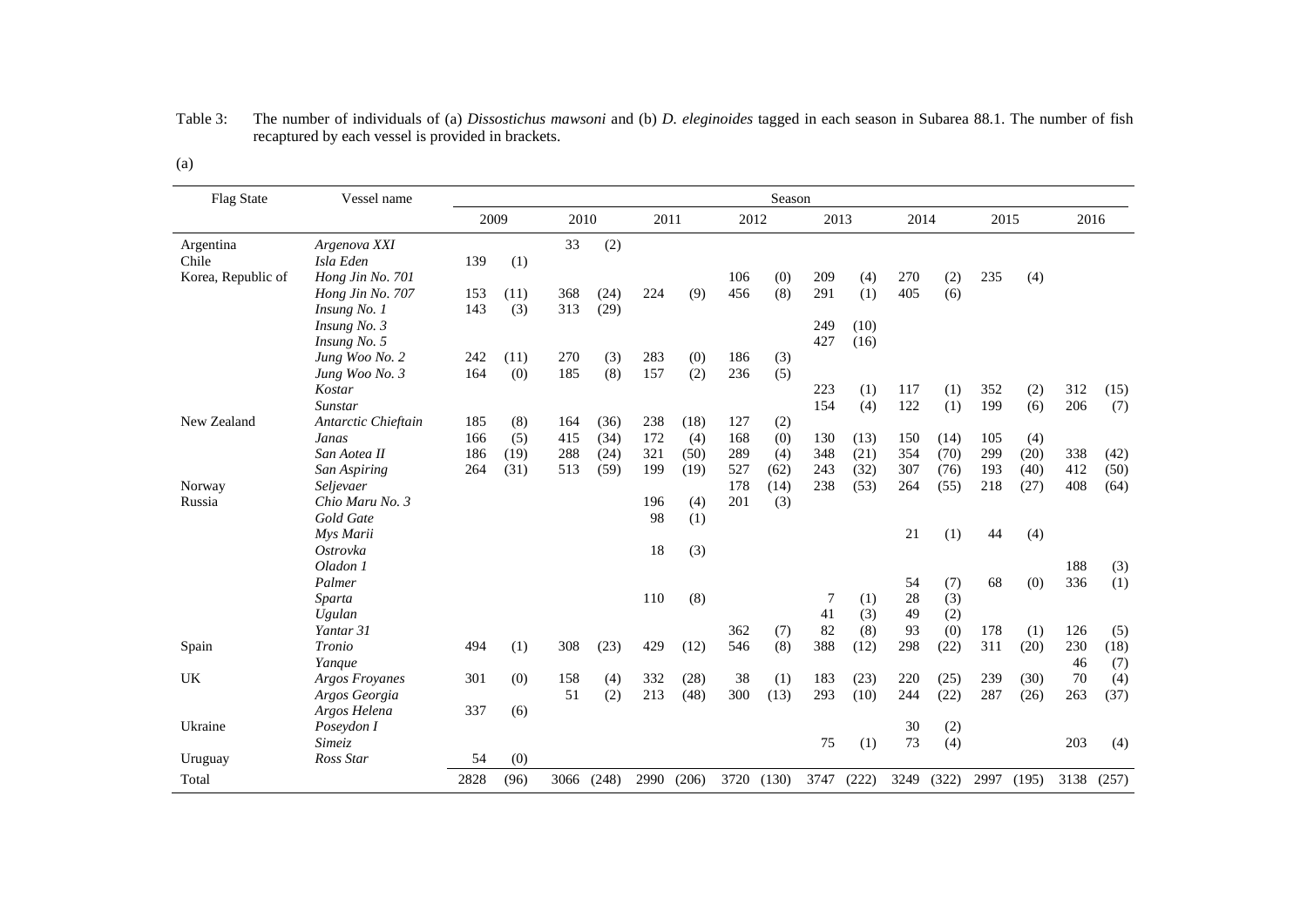| <b>Flag State</b> | Vessel name           | Season       |     |                |     |                  |         |                  |        |                |      |                |     |                  |     |                  |     |
|-------------------|-----------------------|--------------|-----|----------------|-----|------------------|---------|------------------|--------|----------------|------|----------------|-----|------------------|-----|------------------|-----|
|                   |                       | 2009         |     | 2010           |     | 2011             |         | 2012             |        | 2013           |      | 2014           |     | 2015             |     | 2016             |     |
| Argentina         | Antartic III          |              |     |                |     |                  |         |                  |        |                |      |                |     |                  |     |                  |     |
| Korea,            | Hong Jin No. 701      |              |     |                |     |                  |         | 3                | (6)    |                |      |                |     |                  |     |                  |     |
| Republic of       | Hong Jin No. 707      | 84           | (5) |                |     | 34               | (5)     | $\overline{0}$   | (1)    |                |      |                |     | 1                | (0) |                  |     |
|                   | Insung No. 1          | 15           | (0) |                |     |                  |         |                  |        |                |      |                |     |                  |     |                  |     |
|                   | Insung No. 3          |              |     |                |     |                  |         |                  |        | $\mathbf{1}$   | (0)  |                |     |                  |     |                  |     |
|                   | Jung Woo No. 2        |              |     |                |     |                  |         | $\boldsymbol{0}$ | (1)    |                |      |                |     |                  |     |                  |     |
| New Zealand       | Antarctic Chieftain   |              |     |                |     |                  |         | 1                | (2)    |                |      |                |     |                  |     |                  |     |
|                   | Janas                 |              |     |                |     | $\boldsymbol{0}$ | (2)     |                  |        |                |      | $\overline{4}$ | (0) | 3                | (2) |                  |     |
|                   | San Aotea II          |              |     |                |     | $\boldsymbol{2}$ | (0)     | 15               | (4)    |                |      | $\overline{4}$ | (4) | $\boldsymbol{0}$ | (1) | 17               | (1) |
|                   | San Aspiring          | $\mathbf{1}$ | (0) | $\overline{2}$ | (1) | $\overline{3}$   | (0)     | 1                | (1)    |                |      |                |     | 1                | (0) | $\boldsymbol{2}$ | (0) |
| Norway            | Froyanes              |              |     |                |     |                  |         |                  |        |                |      |                |     |                  |     |                  |     |
|                   | Seljevaer             |              |     |                |     |                  |         |                  |        |                |      |                |     | 3                | (2) |                  |     |
| Russia            | Chio Maru No. 3       |              |     |                |     |                  |         | $\overline{2}$   | (1)    |                |      |                |     |                  |     |                  |     |
|                   | Gold Gate             |              |     |                |     | $\mathbf{1}$     | (3)     |                  |        |                |      |                |     |                  |     |                  |     |
|                   | Palmer                |              |     |                |     |                  |         |                  |        |                |      |                |     |                  |     | $\mathbf{1}$     | (0) |
|                   | Sparta                |              |     |                |     |                  |         | $\overline{2}$   | (0)    |                |      |                |     |                  |     |                  |     |
| Spain             | Tronio                | 13           | (0) |                |     | $\mathbf{1}$     | (2)     |                  |        | 1              | (0)  |                |     | 2                | (0) |                  |     |
| UK                | <b>Argos Froyanes</b> | 1            | (2) |                |     |                  |         |                  |        |                |      | $\mathbf{1}$   | (0) |                  |     |                  |     |
|                   | Argos Georgia         |              |     | $\mathbf{1}$   | (0) |                  |         | 1                | (0)    |                | 3(1) |                |     |                  |     |                  |     |
|                   | Argos Helena          | $\mathbf{1}$ | (0) |                |     |                  |         |                  |        |                |      |                |     |                  |     |                  |     |
| Ukraine           | <i>Simeiz</i>         |              |     |                |     |                  |         |                  |        |                |      | 11             | (1) |                  |     |                  |     |
| Total             |                       | 115          | (7) | $\overline{2}$ | (2) |                  | 41 (12) |                  | 25(16) | 5 <sup>5</sup> | (1)  | 20             | (5) | $\tau$           | (4) | 20               | (1) |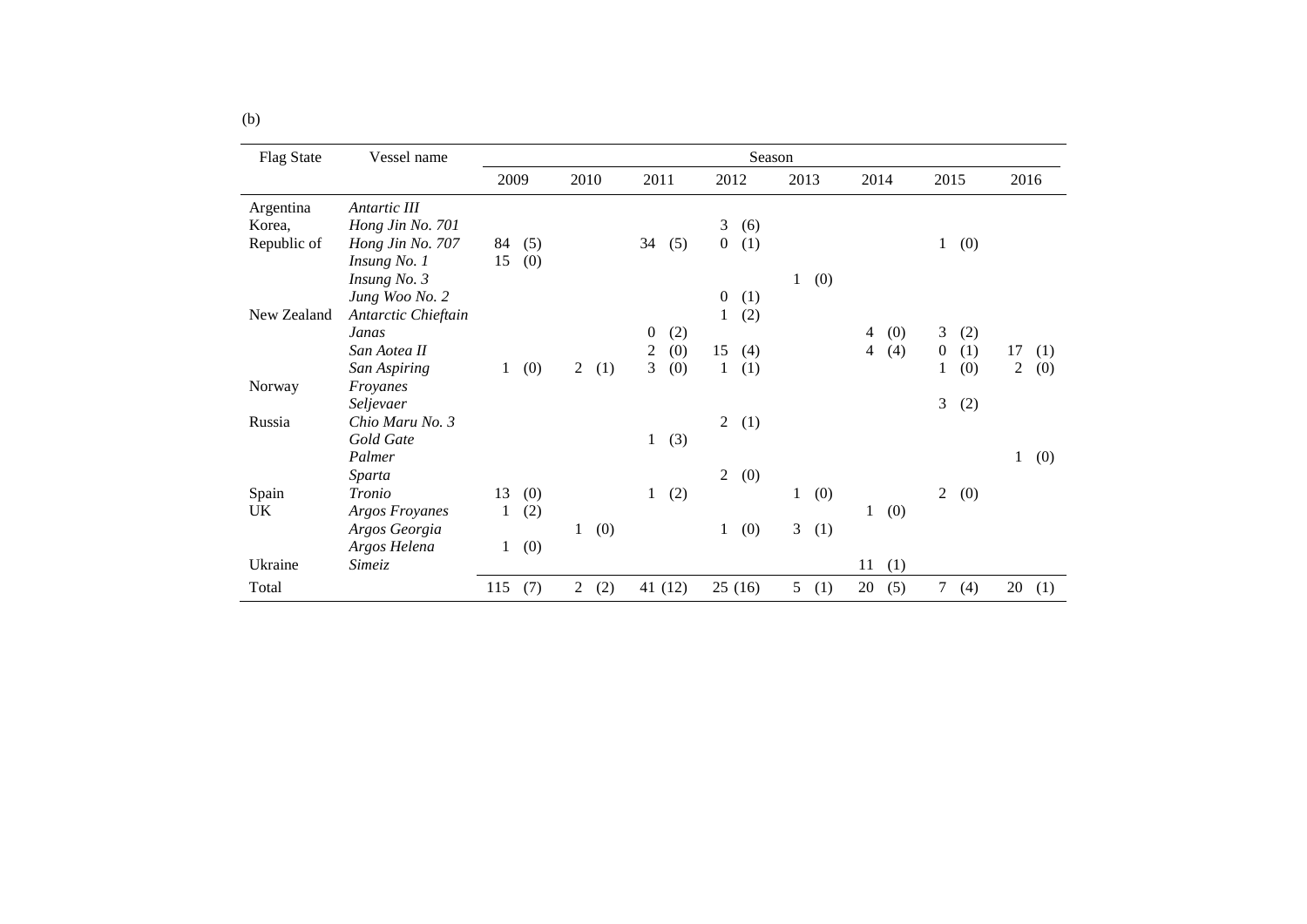# **Life-history parameters**

# **Stock structure**

24. The current working hypothesis regarding spawning dynamics and early life history of *D. mawsoni* in Subareas 88.1 and 88.2 is described in Hanchet et al. (2008). A multidisciplinary approach incorporating otolith microchemistry, age data and Lagrangian particle simulations reached similar conclusions (Ashford et al., 2012). Under this hypothesis, spawning takes place to the north of the Antarctic continental slope, mainly on the ridges and banks of the Pacific–Antarctic Ridge (Hanchet et al., 2008). Spawning appears to take place during winter, and may extend over a period of several months. Depending on the exact location of spawning, eggs and larvae become entrained by the Ross Sea gyres (a small clockwise rotating western gyre located around the Balleny Islands and a larger clockwise rotating eastern gyre covering the rest of Subareas 88.1 and 88.2), and may either move west settling out around the Balleny Islands and adjacent Antarctic continental shelf, or eastwards with the eastern Ross Sea gyre settling out along the continental slope and shelf to the east of the Ross Sea in Subarea 88.2 (WG-FSA-12/48). As the juveniles grow in size, they move west back towards the Ross Sea shelf and then move out into deeper water (>600 m). The fish gradually move deeper as they grow, feeding in the slope region in depths of 1 000–1 500 m, where they gain condition before moving north onto the Pacific–Antarctic Ridge to start the cycle again. Spawning fish may remain in the northern area for up to two or three years, although this pattern may be different for males versus females. They may then move southwards back onto the shelf and slope where productivity is higher and food is more plentiful and where they regain condition before spawning.

25. Analysis of the genetic diversity for *D. mawsoni* from Subareas 48.1 and 88.1 and Division 58.4.2 found weak genetic variation between the three areas (Smith and Gaffney, 2005). This differentiation is supported by oceanic gyres, which may act as juvenile retention systems, and by limited movement of tagged fish. Kuhn and Gaffney (2008) expanded the work of Smith and Gaffney (2005) by examining nuclear and mitochondrial single nucleotide polymorphisms on tissue samples collected from Subareas 48.1, 88.1 and 88.2 and Division 58.4.1. They found broadly similar results to those of the earlier studies, with some evidence for significant genetic differentiation between the three ocean sectors but limited evidence for differentiation within ocean sectors. A lack of differentiation between stocks has also been reported (Mugue et al., 2014).

26. *Dissostichus eleginoides* in Subarea 88.1 are clearly at the southern edge of their range, only extending into the northwest corner of Subarea 88.1 in significant numbers. The fishery catches very few small fish (<50 cm) and the origin of *D. eleginoides* in this area is unclear. It is possible that these fish may be part of the same population as *D. eleginoides* around Macquarie Island as one *D. eleginoides* tagged at Macquarie Island was caught in SSRU 881B in 2007.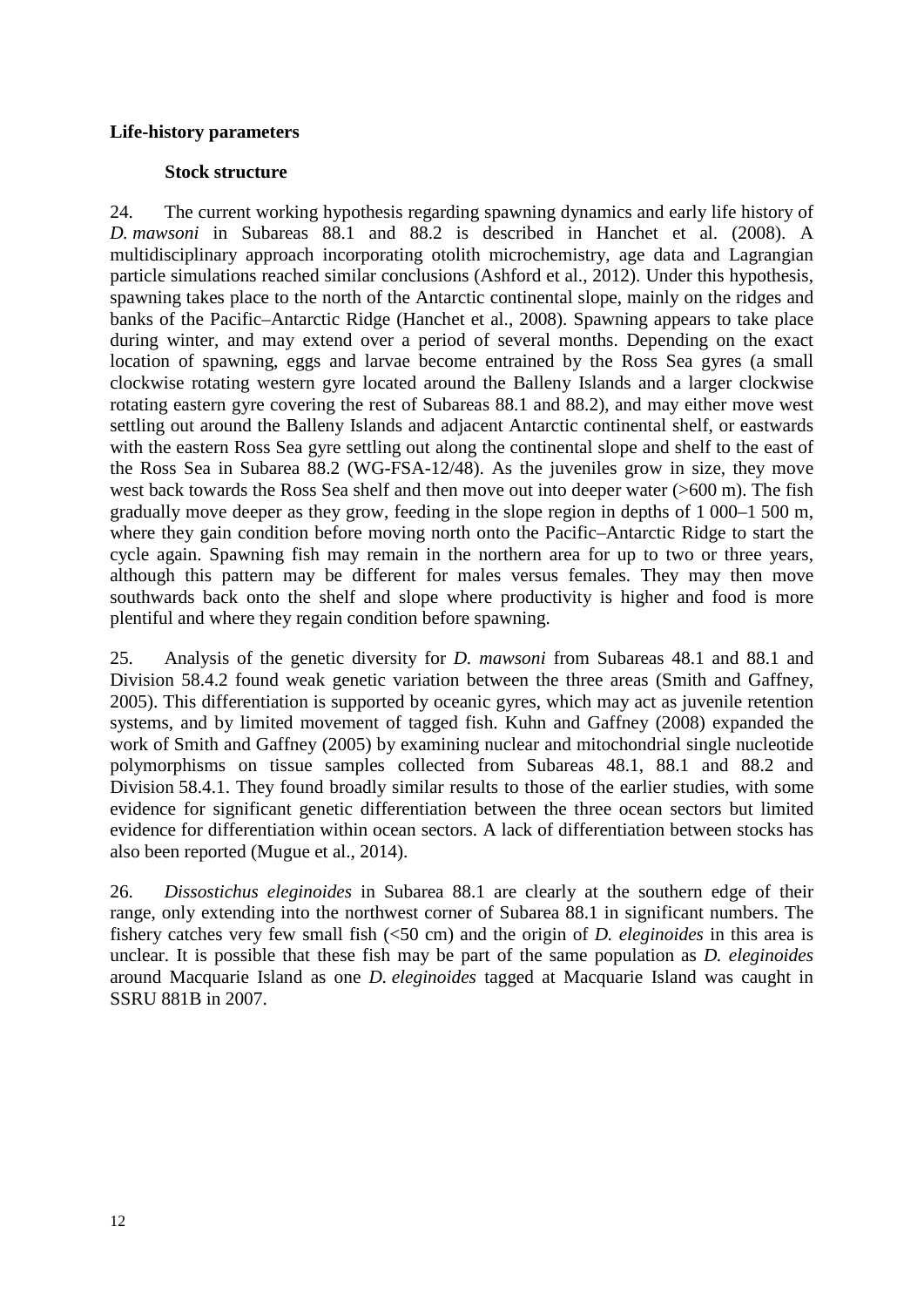### **Parameter estimates**

# Standardised CPUE

27. Standardised catch-per-unit-effort (CPUE) analyses of *D. mawsoni* in the Ross Sea were updated for 2015 (WG-FSA-15/36). In 2006 it was concluded that the CPUE indices did not appear to be monitoring abundance of toothfish in the Ross Sea fishery (SC-CAMLR-XXV, Annex 5, paragraph 5.58). In the 2015 update of the CPUE analyses, the individual year effects were quite variable but there was a general increasing trend to 2007 followed by a slight decreasing trend to 2015, and varied widely between the north, slope and shelf fisheries.

# Catch at age

28. Approximately 800 *D. mawsoni* otoliths collected by observers from New Zealand vessels have been selected for ageing each year, and used to construct annual area-specific age–length keys (ALKs). Age data were available from 1999 to 2014, but were not yet available for 2015. In the Ross Sea, annual ALKs for each sex were applied to the shelf/slope fisheries and the north fishery separately. The annual ALKs were applied to the scaled lengthfrequency distributions for each year to produce annual catch-at-age distributions (WG-FSA-15/36).

29. Although the length-frequency distribution of the toothfish catch in the north of the Ross Sea fishery has been reasonably stable over time, there has been a change in the mean age of males and females in the catch in the north with a slight increase in the early years followed by a decline since 2005 (WG-FSA-15/36). The mean age of the catch in the slope and shelf fisheries have varied over time with no obvious trends.

30. There has been a substantial increase in the proportion of males in the north, and to a much lesser extent on the slope and shelf, over time (WG-FSA-15/36) even after discounting the first two years' data (which are likely to be unrepresentative because fishing occurred mainly in shallow water in SSRU 881G).

# Recruitment surveys

31. Annual research surveys of sub-adult (70–110 cm) toothfish have been carried out in the southern Ross Sea since 2011 (e.g. WG-FSA-12/41; WG-SAM-13/32; WG-FSA-14/51; WG-SAM-15/44 and WG-SAM-16/14) and incorporating the survey age structure into the assessment had the effect of stabilising the index of year-class strength (YCS) (WG-FSA-15/38).

# Tag-recapture data

32. The tagging program in Subarea 88.1 has now exceeded 40 000 tagged fish released and 2 000 recaptured fish (WG-FSA-15/37). The process by which the tagging and recapture data is used in the Ross Sea assessments (C2, observer and tagging databases) were processed and prepared for input into CASAL, was described in WG-FSA-15/38.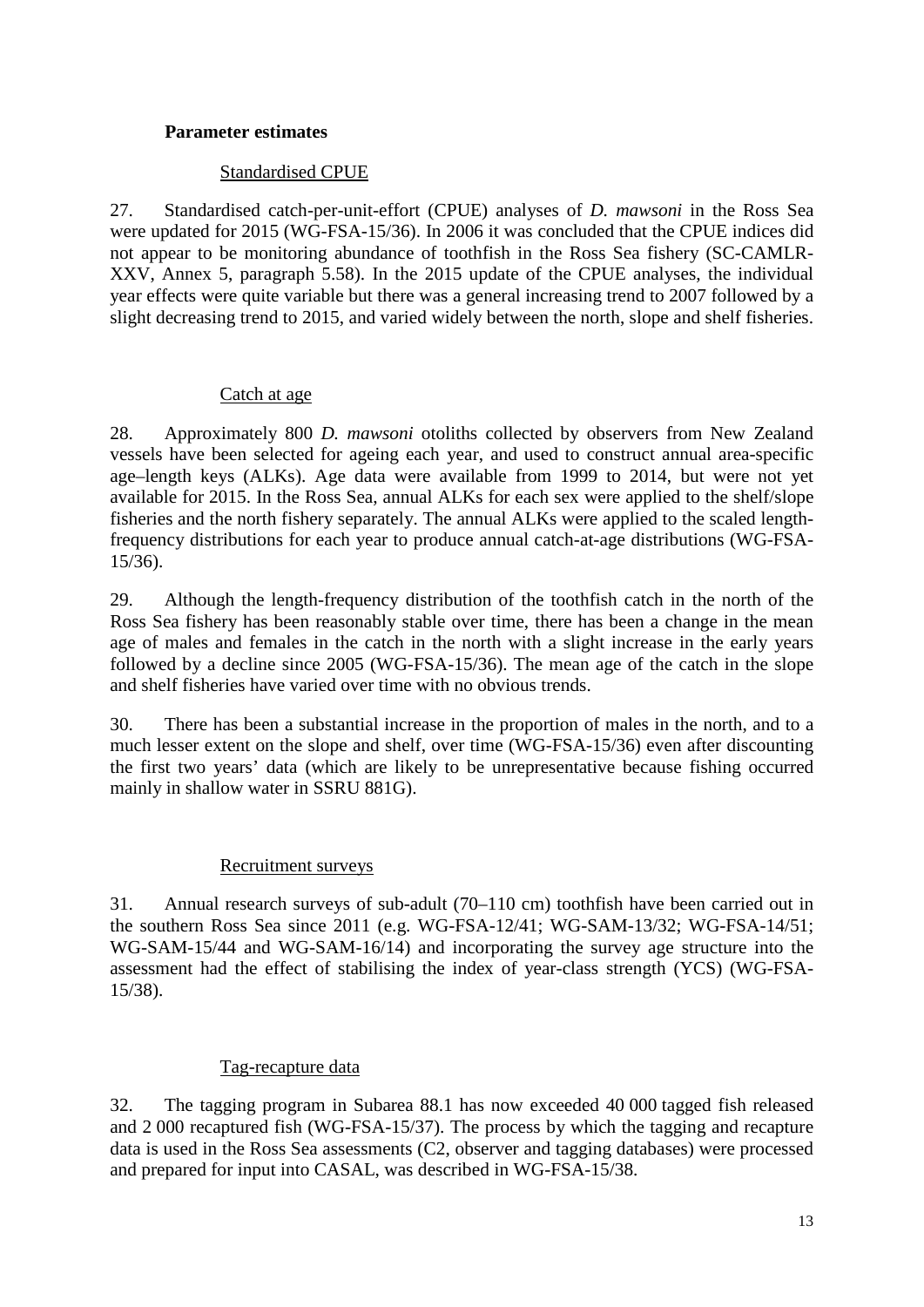#### Parameter values

33. Estimates of natural mortality, length–mass, growth and maturity parameters for *D. mawsoni* in Subarea 88.1 are given in Table 4. The estimates of mean age and length at 50% spawning on the Ross Sea slope region were updated in 2012 to 16.9 years and 135 cm for females and 12.0 years and 109 cm for males (WG-FSA-12/40).

| Relationship                            | Parameter                 |                      | Value              |
|-----------------------------------------|---------------------------|----------------------|--------------------|
|                                         |                           | Male                 | Female             |
| Natural mortality                       | $M(y^{-1})$               | 0.13                 | 0.13               |
| Von Bertalanffy                         | $t_0(y)$                  | $-0.256$             | 0.021              |
|                                         | $k(y^{-1})$               | 0.093                | 0.090              |
|                                         | $L_{\infty}$ (cm)         | 169.07               | 180.20             |
|                                         | c.v.                      | 0.102                | 0.102              |
| Length-weight                           | $a$ (t cm <sup>-1</sup> ) | 1.387e-008           | 7.154e-009         |
|                                         | b                         | 2.965                | 3.108              |
| Age at maturity $(y)$                   | $A_{50} (\pm A_{1095})$   | $11.99 \ (\pm 5.25)$ | 16.92 $(\pm 7.68)$ |
| Stock recruit steepness (Beverton-Holt) | h                         |                      | 0.75               |
| Recruitment variability                 | $\sigma_R$                |                      | 0.6                |
| Ageing error (CV)                       | CV                        |                      | 0.1                |
| Initial tagging mortality               |                           |                      | 10%                |
| Initial tag loss (per tag)              |                           |                      | 3.3%               |
| Instantaneous tag loss rate (per tag)   |                           |                      | $0.062y^{-1}$      |
| Tag detection rate                      |                           |                      | 98.7%              |
| Tag related growth retardation          |                           |                      | 0.5 y              |

Table 4: Parameter values for *Dissostichus mawsoni* for base-case models in Subarea 88.1.

34. To account for the 1.3% of *Dissostichus* spp*.* that were recaptured but could not be linked to a release event (WG-FSA-15/37), a tag-detection rate of 98.7% was assumed in the assessment models for the Ross Sea.

35. In the Ross Sea, the assessment is for *D. mawsoni* with catches of *D. eleginoides* included as part of the overall catch limits.

#### **Model structure and assumptions**

36. The Ross Sea (Subarea 88.1 and SSRUs 882A–B) fishery for *D. mawsoni* was assessed using a CASAL integrated stock assessment model (WG-FSA-15/38).

37. The assessment for this fishery is conducted on a biennial basis, details of the assessment conducted in 2015 (for 2016 and 2017) are provided in Appendix 1.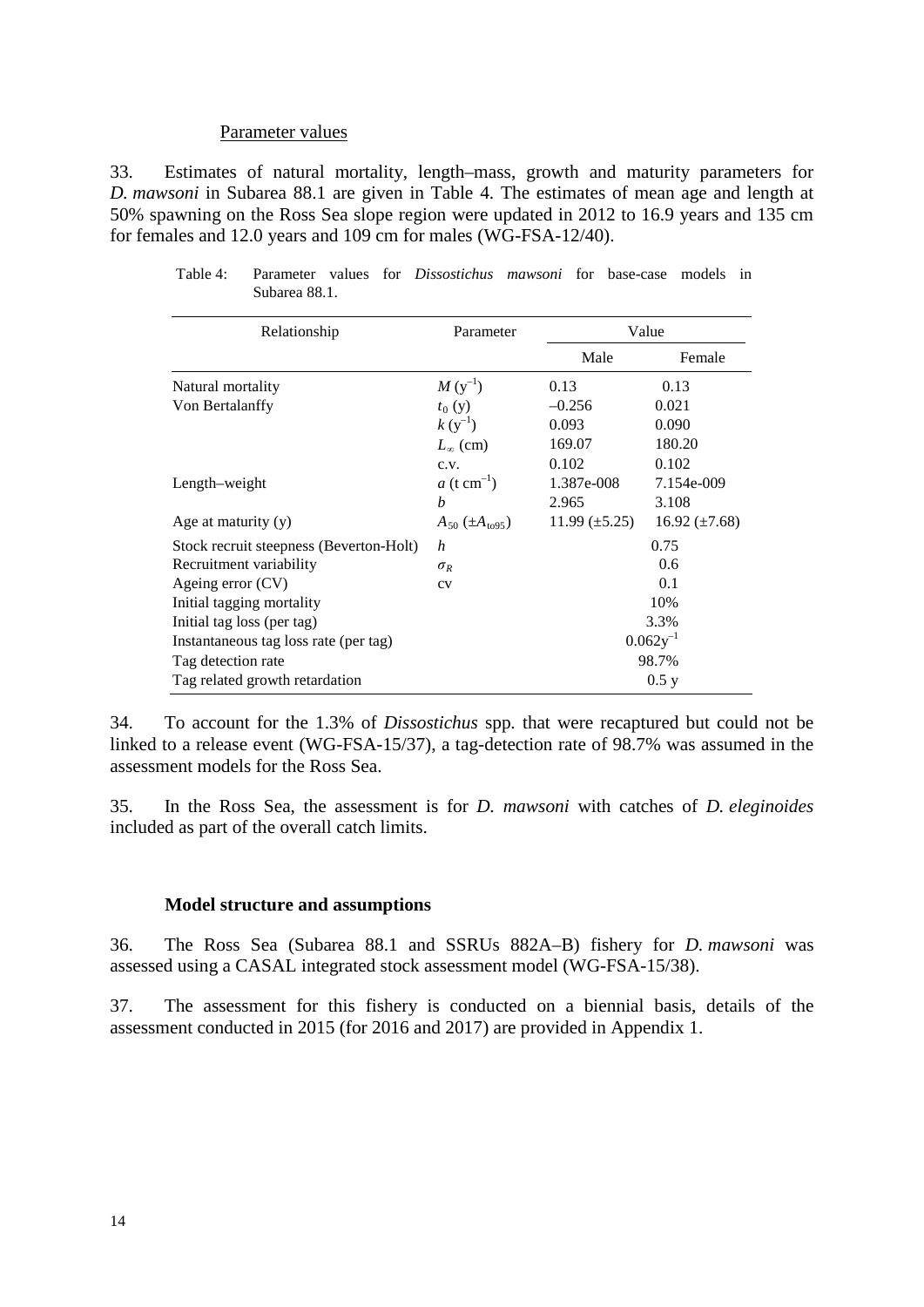# **Yield estimates**

38. The constant catch for which there was median escapement of 50% of the median pre-exploitation spawning biomass level at the end of the 35-year projection period was 2 870 tonnes. At this yield there is less than a 10% chance of spawning biomass dropping to less than 20% of the initial biomass.

39. Based on the outcome of the assessment presented in 2015, the precautionary catch limit for *Dissostichus* spp. for 2016 and 2017 was set at 2 870 tonnes. Differences between years in the division of this catch limit between groups of SSRUs within the subarea reflect different catch allocations for research in the two years.

# **Future research requirements**

40. In 2015, the Working Group on Fish Stock Assessment (WG-FSA-15) supported the advice of the 2015 meeting of the Working Group on Statistics, Assessments and Modelling (WG-SAM-15) (SC-CAMLR-XXXIV, Annex 4, paragraph 4.25) and the Working Group on Ecosystem Monitoring and Management (WG-EMM-15) (SC-CAMLR-XXXIV, Annex 5, paragraph 2.86) and recommended that the recruitment/shelf survey be continued and extended to strata in McMurdo Sound in 2016 and Terra Nova Bay in 2017 to monitor larger (sub-adult and adult) toothfish in those areas.

# **By-catch of fish and invertebrates**

### **Fish by-catch**

41. Catch limits for by-catch species groups (macrourids, rajids and other species) are defined in CM 33-03 and provided in Table 5. Within these catch limits, the total catch of by-catch species in any SSRU or combination of SSRUs, as defined in relevant conservation measures, shall not exceed the following limits:

- skates and rays (rajids) 5% of the catch limit of *Dissostichus* spp. or 50 tonnes, whichever is greater
- current catch limits for macrourids in SSRUs 881H–L were based on biomass and yield estimates from the International Polar Year (IPY) 2008 trawl survey from the slope of the Ross Sea (see 'Assessments of impacts on affected populations')
- all other species combined 20 tonnes.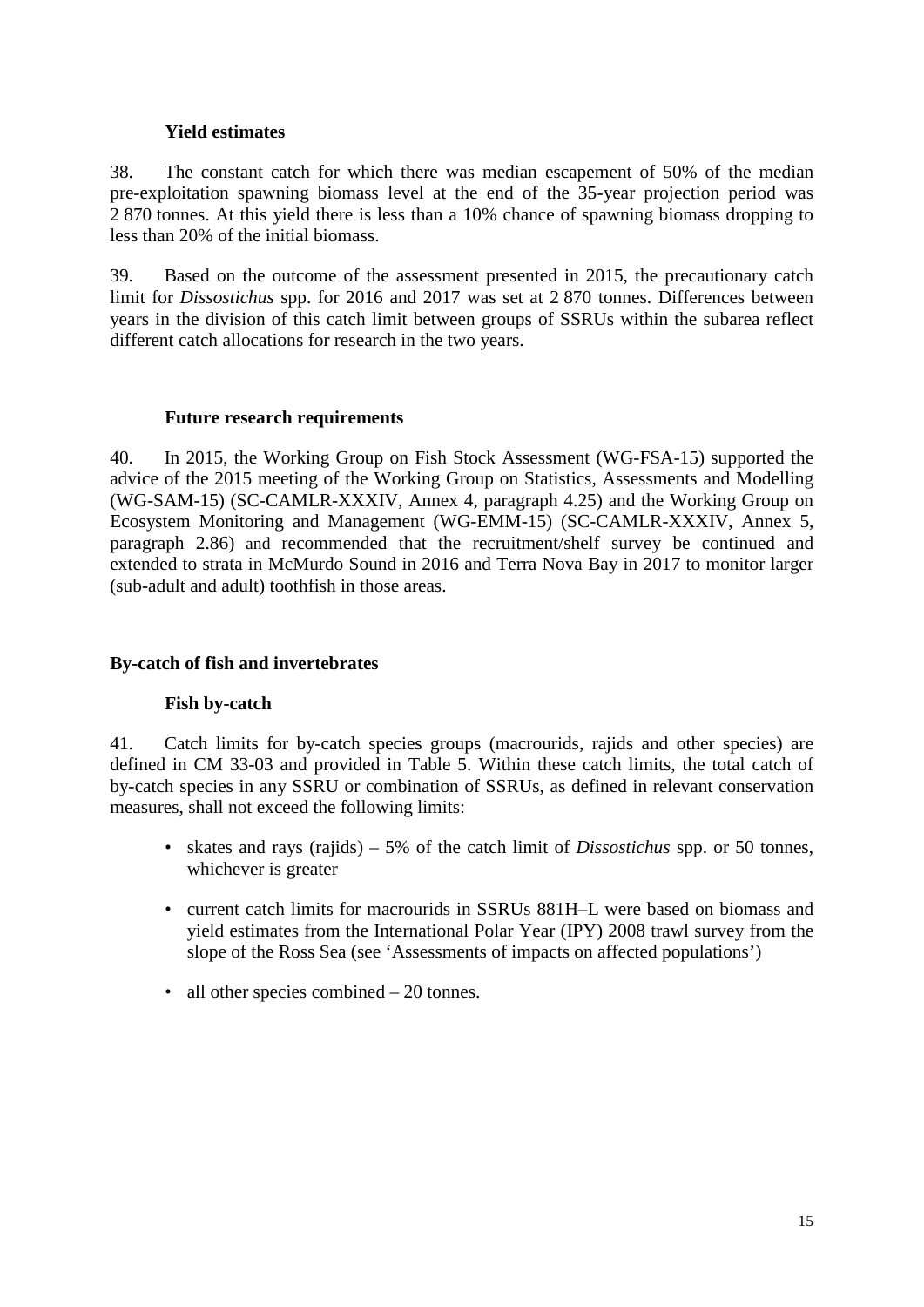| Season |                            | Macrourids                    |                            | Rajids                                    |                    |                            | Other species                 |
|--------|----------------------------|-------------------------------|----------------------------|-------------------------------------------|--------------------|----------------------------|-------------------------------|
|        | Catch<br>limit<br>(tonnes) | Reported<br>catch<br>(tonnes) | Catch<br>limit<br>(tonnes) | Reported catch<br>landed dead<br>(tonnes) | Number<br>released | Catch<br>limit<br>(tonnes) | Reported<br>catch<br>(tonnes) |
| 1997   |                            | $\theta$                      |                            | 0                                         |                    |                            | $\boldsymbol{0}$              |
| 1998   |                            | 9                             |                            | 5                                         |                    | 50                         | $\mathbf{1}$                  |
| 1999   |                            | 22                            |                            | 39                                        |                    | 50                         | 5                             |
| 2000   |                            | 74                            |                            | 41                                        |                    | 50                         | $\overline{7}$                |
| 2001   |                            | 61                            |                            | 9                                         |                    | 50                         | 14                            |
| 2002   | 100                        | 154                           |                            | 25                                        |                    | 50                         | 10                            |
| 2003   | 610                        | 65                            | 250                        | 11                                        | 966                | 100                        | 12                            |
| 2004   | 520                        | 319                           | 163                        | 23                                        | 1745               | 180                        | 23                            |
| 2005   | 520                        | 462                           | 163                        | 69                                        | 5057               | 180                        | 24                            |
| 2006   | 474                        | 258                           | 148                        | 5                                         | 14640              | 160                        | 18                            |
| 2007   | 485                        | 153                           | 152                        | 38                                        | 7336               | 160                        | 43                            |
| 2008   | 426                        | 112                           | 133                        | 4                                         | 7190               | 160                        | 20                            |
| 2009   | 430                        | 183                           | 135                        | 7                                         | 7088               | 160                        | 16                            |
| 2010   | 430                        | 119                           | 142                        | 8                                         | 6796               | 160                        | 15                            |
| 2011   | 430                        | 189                           | 142                        | 4                                         | 5439               | 160                        | 8                             |
| 2012   | 430                        | 143                           | 164                        | 1                                         | 2238               | 160                        | $\overline{4}$                |
| 2013   | 430                        | 127                           | 164                        | 4                                         | 5675               | 160                        | 10                            |
| 2014   | 430                        | 129                           | 152                        | $\overline{c}$                            | 5534               | 160                        | 17                            |
| 2015   | 430                        | 92                            | 152                        | 6                                         | 12978              | 160                        | 26                            |
| 2016   | 430                        | 93                            | 152                        | 6                                         | 5562               | 160                        | 21                            |

Table 5: Catch history for by-catch species (macrourids, rajids and other species), catch limits and number of rajids released alive in Subarea 88.1. Catch limits are for the whole fishery (see CM 33-03 for details). (Source: fine-scale data.)

42. If the by-catch of any one species is equal to, or greater than, 1 tonne in any one haul or set, then the fishing vessel must move at least 5 n miles away for a period of at least five days.

43. If the catch of *Macrourus* spp. taken by a single vessel in any two 10-day periods in a single SSRU exceeds 1 500 kg in a 10-day period and exceeds 16% of the catch of *Dissostichus* spp. in that period, the vessel shall cease fishing in that SSRU for the remainder of the season.

44. Skates thought to have a reasonable chance of survival are released at the surface in accordance with CM 33-03. The current by-catch limits and move-on rules for rajids are given in CM 33-03.

45. Catches of non-target species groups (macrourids, rajids and other species), their respective catch limits and number of rajids cut from lines and released alive are summarised for Subarea 88.1 in Table 5. The retained by-catch in Subarea 88.1 consists predominantly of macrourids with a maximum, over the past 10 years, of 462 tonnes (88% of the annual catch limit for that group) in 2005 (Table 5).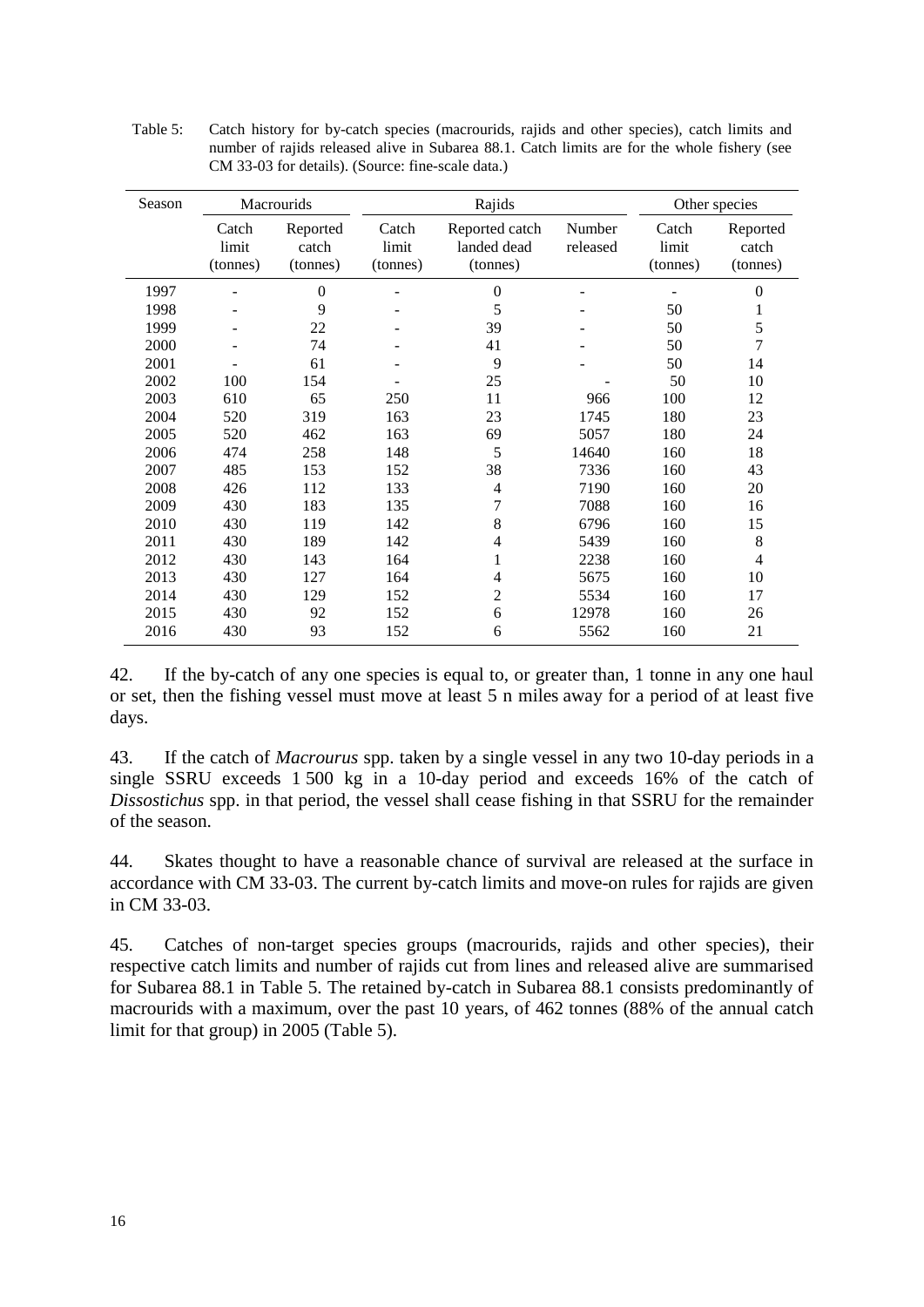46. A characterisation of the by-catch (WG-FSA-12/42) showed that the three other most important by-catch species were icefish (mainly *Chionobathyscus dewitti*), eel cods (probably mainly *Muraenolepis evseenkoi*) and morid cods (mainly *Antimora rostrata*). The total catch for each of these species groups from 1998 to 2012 was 100, 102 and 97 tonnes respectively, and each formed about 0.3% of the total catch. Further details on the catch and biology of eel cods are summarised in WG-FSA-12/50.

### **Assessments of impacts on affected populations**

47. The estimate of γ for *Macrourus* spp*.* in Subarea 88.1 in 2003 was 0.01439 for a CV of 0.2 (SC-CAMLR-XXII, paragraph 4.132) or 0.01814 for a CV of 0.5 (SC-CAMLR-XXII, Annex 5, paragraph 5.242).

48. WG-FSA-08/32 provided biomass and yield estimates of *Macrourus* spp. for the Ross Sea fishery based on extrapolations under three different density assumptions from a trawl survey (Table 6). Yield estimates for macrourids were calculated using the constant density assumption when extrapolating the biomass estimate across the slope region, noting that this would provide a more precautionary estimate of yield than one based on extrapolations using longline CPUE data. The resulting biomass estimate was 21 401 tonnes with an estimated coefficient of variation (CV) of 0.5, which gave a yield estimate of 388 tonnes. This yield estimate was then apportioned taking into account maximum historical catches. Yields per SSRU are detailed in Table 7. Existing move-on rules are retained, and macrourid by-catch limits and catches are expected to be reviewed on an annual basis.

| Table 6: | Biomass estimates of <i>Macrourus</i> spp. from the trawl surveys for the BioRoss 400–600 and  |
|----------|------------------------------------------------------------------------------------------------|
|          | $600-800$ m and IPY-CAML $600-1200$ and $1200-2000$ m strata (bold numbers) and extrapolated   |
|          | biomass estimates (with CVs) for the remaining strata based on three methods of extrapolation. |

| Survey           | Depth         | <b>Biomass</b> |                  |      | Extrapolated biomass (tonnes) |      |                   |      |
|------------------|---------------|----------------|------------------|------|-------------------------------|------|-------------------|------|
|                  | range $(m)$   | (tonnes)       | Constant density |      | CPUE (all vessels)            |      | CPUE (NZ vessels) |      |
| $BioRoss - 881H$ | $400 - 600$   | 230            | 230              | (49) | 230                           | (49) | 230               | (49) |
| $BioRoss - 881H$ | $600 - 800$   | 3531           | 3531             | (38) | 3531                          | (38) | 3531              | (49) |
| SSRU 881H west   | 800-1200      |                | 92               | (50) | 83                            | (54) | 103               | (55) |
| SSRU 881H west   | 1200–2000     |                | 713              | (40) | 1 1 1 4                       | (49) | 1038              | (47) |
| $IPY - 881H$     | $600 - 1200$  | 975            | 975              | (50) | 975                           | (50) | 975               | (50) |
| $IPY - 881H$     | 1200–2000     | 3356           | 3356             | (40) | 3356                          | (40) | 3356              | (49) |
| <b>SSRU 881I</b> | $600 - 1200$  |                | 3297             | (50) | 7883                          | (51) | 5992              | (50) |
| <b>SSRU 881I</b> | $1200 - 2000$ |                | 4670             | (40) | 11168                         | (42) | 8576              | (41) |
| SSRU 881K        | $600 - 1200$  |                | 1539             | (50) | 5027                          | (51) | 2774              | (51) |
| SSRU 881K        | 1200–2000     |                | 2998             | (40) | 5995                          | (45) | 9111              | (43) |
| SSRUs 882A-B     | $600 - 1200$  |                | 1404             | (50) | 1396                          | (58) | 857               | (60) |
| SSRUs 882A-B     | 1200–2000     |                | 4087             | (40) | 525                           | (70) | -                 |      |
| Total            |               |                | 26892            | (29) | 41823                         | (28) | 36542             | (30) |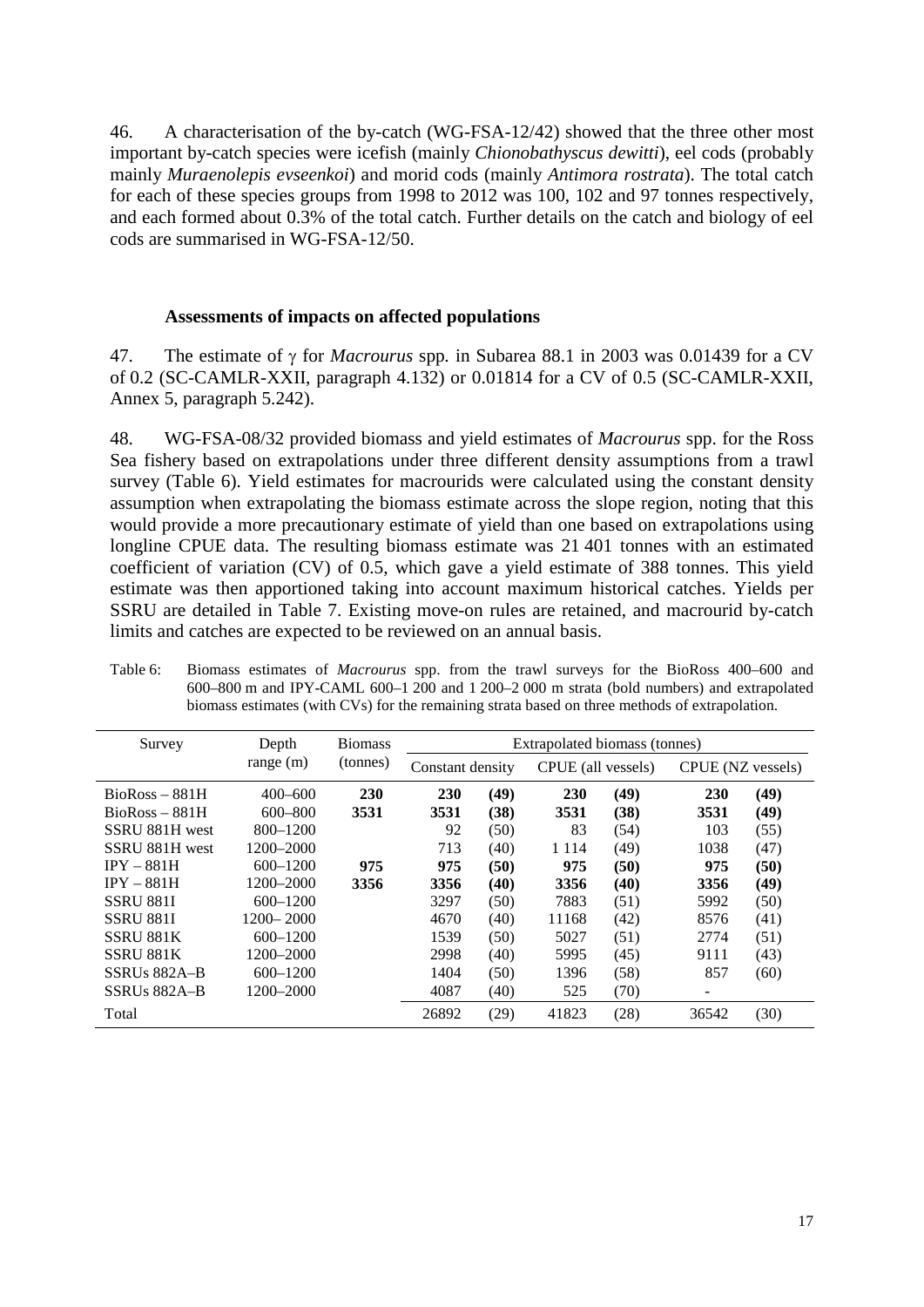| <b>SSRU</b> | Current<br>catch limit | Estimated<br>yield | Maximum<br>historic catch | Proposed<br>catch limit |
|-------------|------------------------|--------------------|---------------------------|-------------------------|
| 881B, C, G  | 50                     |                    | 34                        | 40                      |
| 881H, I, K  | 271                    |                    | 390                       | 320                     |
| 881J        | 79                     | 388                | 46                        | 50                      |
| 881L        | 24                     |                    | 6                         | 20                      |
| $882A-B$    | 0                      | 100                | 8                         |                         |
| Total       | 424                    | 488                |                           | 430                     |

Table 7: Catch limits (tonnes) of grenadiers in Subarea 88.1 assuming a CV of 0.5 for the estimate of  $B_0$  and that the grenadier density was constant across the entire slope (WG-FSA-08/32).

49. In 2011, it was recognised that specimens originally identified in the Ross Sea region as Whitson's grenadier (*Macrourus whitsoni*) did in fact comprise two sympatric species: *M. whitsoni* and *M. caml* (McMillan et al., 2012). *Macrourus caml* grows larger than *M. whitsoni* and is about 20% heavier for a given length (Pinkerton et al., 2013). The two species can be distinguished morphologically through the number of rays in the left pelvic fin and the number of rows of teeth in the lower jaw. The distribution of *M. whitsoni* and *M. caml* seems to almost completely overlap by depth and area, with both appearing to be abundant in depths between 900 and 1 900 m. Catches of females of both species exceed that of males (especially for *M. caml*) and this sex selectivity cannot be explained by size or age of fish (Pinkerton et al., 2013). It is almost certain that previous work which was presumed to have been carried out on *M. whitsoni* would actually have been carried out on a mix of the two species.

50. Otolith aging data show that the two species have very different growth rates (Pinkerton et al., 2013). *Macrourus whitsoni* approaches full size at about 10–15 years of age and can live to at least 27 years, whereas *M. caml* reaches full size at about 15–20 years and can live in excess of 60 years. Sexual maturity in female *M. whitsoni* is reached at 52 cm and 16 years, but in female *M. caml* at 46 cm and 13 years. Gonad staging data imply that the spawning period of both species is protracted, extending from before December to after February. Work describing the distribution and ecology of each species is ongoing.

51. WG-SAM-07/04 presented data and a preliminary developmental model for Antarctic skates in SSRUs 881H, I, K of the Ross Sea. The developmental model attempted to create a catch history of all skates and rays in the Ross Sea, and integrate these data with the available observational data (including tag-recapture data) into a single integrated stock assessment model.

52. WG-FSA-10/25 provided a characterisation of skate catches in the Ross Sea region and concluded that aspects of the catch history were very uncertain, including the species composition, the weight and number of skates caught, the proportion discarded and the survival of those fish that were tagged. While the size composition of the commercial catch was uncertain before 2009 because of the low numbers sampled each year, data collected in the Year-of-the-Skate (2009) resulted in improved estimates of the length frequency of the catch. During the Year-of-the-Skate a total of about 3 300 Georgian ray (*Amblyraja georgiana*) and 700 Eaton's skate (*Bathyraja* cf. *eatonii*) were tagged and a total of 179 skates recaptured.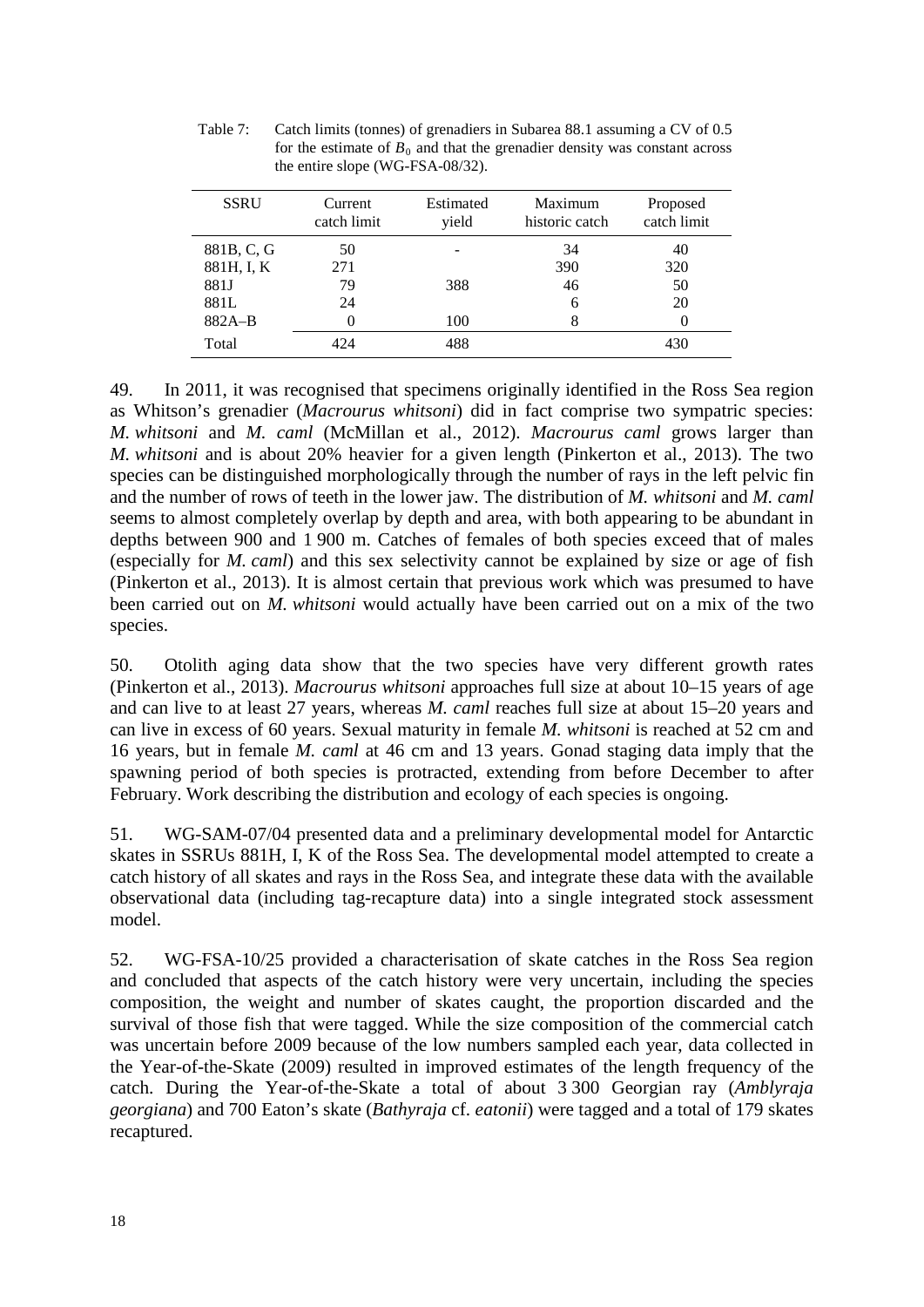53. WG-FSA-05/21 presented risk categorisation tables for *M. whitsoni* and *A. georgiana* which are the major by-catch species in Subarea 88.1 (SC-CAMLR-XXIV, Annex 5, Appendix N, Tables 5 and 6).

54. *Amblyraja georgiana* were categorised as risk category 3 (on a scale of 1 to 5). The risk to *A. georgiana* is potentially mitigated due to the requirement to cut rajids from longlines whilst still in the water and release them. *Macrourus whitsoni* were categorised as between risk category 2 and 3 but this did not take into account the presence of two different species of *Macrourus* in the Ross Sea region with potentially different risks.

# **Invertebrate by-catch including VME taxa**

55. All Members are required to submit, within their general new (CM 21-01) and exploratory (CM 21-02) fisheries notifications, information on the known and anticipated impacts of their gear on vulnerable marine ecosystems (VMEs), including benthos and benthic communities such as seamounts, hydrothermal vents and cold-water corals. All of the VMEs in CCAMLR's VME Register are currently afforded protection through specific area closures.

56. Two registered VMEs and 59 VME Risk Areas have been identified in Subarea 88.1; the locations and other details can be found at [www.ccamlr.org/node/85695.](http://www.ccamlr.org/node/85695)

### **Incidental mortality of seabirds and marine mammals**

### **Incidental mortality**

57. In 2014, a single mortality of a southern giant petrel (*Macronectes giganteus*) was observed in Subarea 88.1. This is the first reported bird mortality in Subarea 88.1 since 2004. There have been no reports of incidental mammal mortalities since 2009.

58. The risk levels of birds in the fishery in Subarea 88.1 is category 1 (low) south of 65°S, category 3 (average) north of 65°S and overall is category 3 (SC-CAMLR-XXX, Annex 8, paragraph 8.1).

### **Mitigation measures**

59. CM 25-02 applies to this subarea and, in addition to the specific mitigation measures in place, there is also a bird by-catch limit specified in CM 41-09. The discharge of offal or discards is prohibited in this subarea under CM 26-01.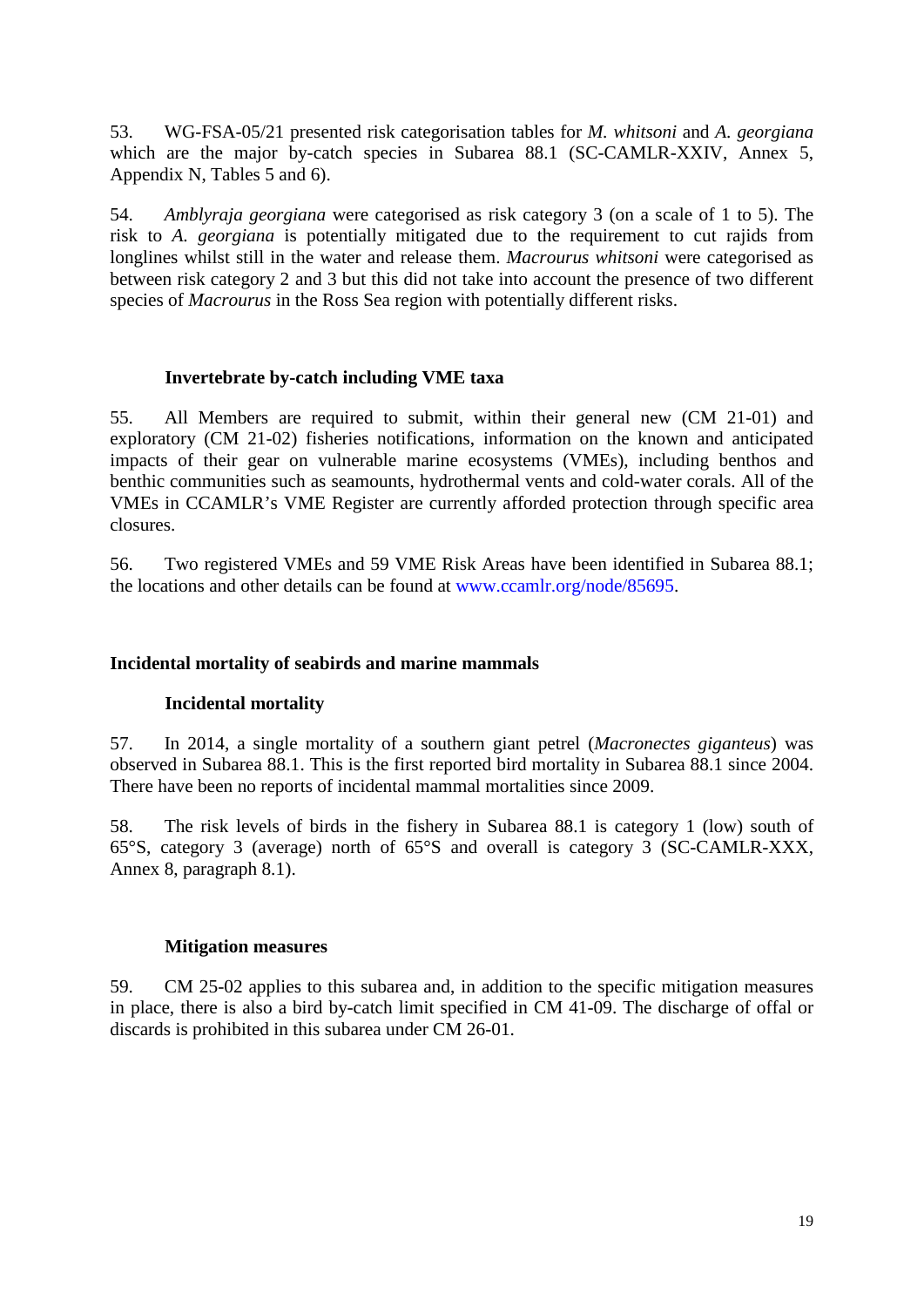### **Ecosystem implications and effects**

60. Developments in evaluating ecosystem effects of the *D. mawsoni* fishery were discussed at the FEMA and FEMA2 Workshops (SC-CAMLR-XXVI/BG/06, paragraphs 45 to 48 and SC-CAMLR-XXVIII, Annex 4) and are summarised below, together with more recent developments.

61. Two key types of trophic interactions were identified as being potentially important for *D. mawsoni*. The first concerned the nature of the interaction between toothfish predators (e.g. Type C killer whales (*Orcinus orca*), sperm whales (*Physeter catodon*) and Weddell seals (*Leptonychotes weddellii*)) and toothfish. Results from the Ross Sea mass balance model suggest that, at the scale of the Ross Sea and averaged over a full annual cycle, toothfish only forms about 6–7% of the diet of its predators (Pinkerton et al., 2010). However, these estimates are premised on top-predator population estimates that are themselves uncertain, and the consumption of toothfish in particular locations, at particular times of the year or by particular parts of the population, may be important to these predators, even though the total contribution of toothfish to the diet of the predator population in a year is relatively low.

62. The second key type of trophic interaction was between toothfish and its prey, in particular, demersal fish species. Results from the Ross Sea trophic model suggest that toothfish consumes 64% of the annual production of medium-sized demersal fish species (Pinkerton et al., 2010), and so a reduction of the toothfish population could have a substantial impact on the natural mortality of these species. Mixed trophic impact analysis (WG-EMM-12/53) suggests that the impact of toothfish on medium-sized demersal fish was the strongest negative (top–down) impact in the Ross Sea food web. The FEMA Workshop recognised the interaction with the fishery, whereby demersal fish are taken as by-catch, so that a reduction in natural mortality may be partially offset by an increase in fishing mortality.

63. In regard to spatial overlap, the FEMA2 Workshop examined information on foraging patterns of mammals and concluded that the available evidence suggests that the spatial overlap of Weddell seals and killer whales with the fishery is negligible. More recent work on diving depths of killer whales in the Ross Sea has shown that killer whales in the Ross Sea dive to much greater depths than was previously assumed (WG-EMM-13/29) but the majority of the fished area (i.e. over the Ross Sea slope and north) is still deeper than diveable depths.

64. WG-EMM-13/29 considered the available evidence regarding the importance of toothfish as prey for killer whales in the Ross Sea. Killer whales with toothfish in their mouths have been observed in McMurdo Sound (WG-EMM-14/52), but the proportion of toothfish consumed by killer whales in the Ross Sea in general is not known. The available data – on habitat overlap, stable isotopes, and a comparison between natural mortality rates of Antarctic toothfish in McMurdo Sound and potential consumption by killer whales – were limited and inconclusive. At present, the balance of evidence suggests that toothfish are likely to be significant in the diet of Type C killer whales in McMurdo Sound in summer, but it is not possible to say whether toothfish are an important prey item to Type C killer whales in other locations on the Ross Sea shelf or at the scale of the whole Ross Sea shelf and slope (WG-EMM-13/29). An important consideration for Type C killer whales, as for Weddell seals, is that toothfish, due to their large mass and high energy content, may be a unique food resource that is required to support periods of high energy demand such as lactation (WG-EMM-14/52).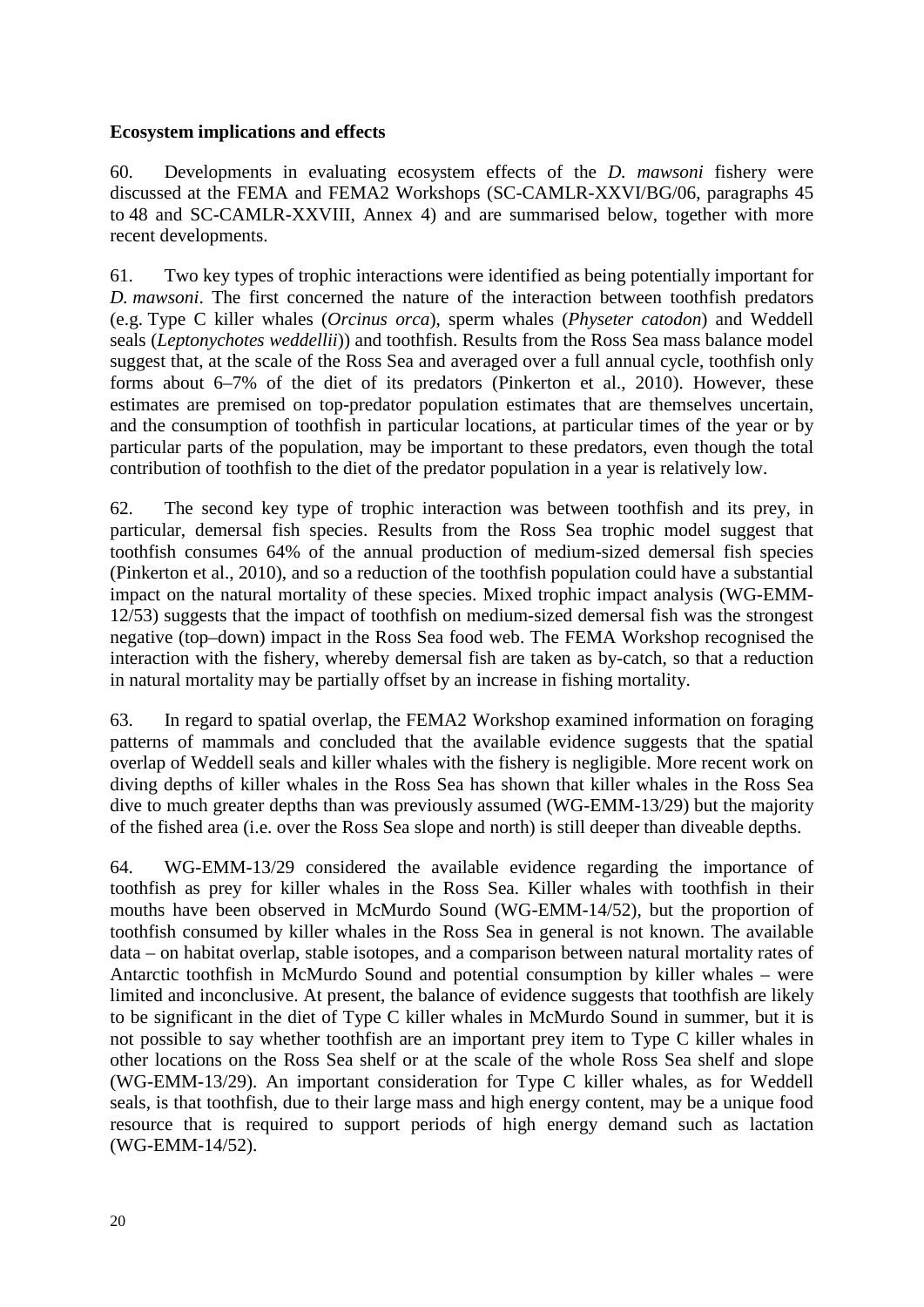65. The FEMA2 Workshop noted that the decision rule to estimate long-term precautionary yield for toothfish to satisfy Article II of the Convention (which relates to maintenance of ecological relationships between harvested, dependent and related species) is the proportion of spawning biomass permitted to escape the fishery to safeguard predators. This is set at 50% for the Ross Sea, as well as for other toothfish fisheries for which robust stock assessments are available. It also noted that the escapement level in the decision rule for the spawning biomass may need to be modified upwards if the size/age classes of *Dissostichus* spp. that are important prey for predators are reduced below a suitable escapement level for those classes.

66. WG-EMM-14/51 described the development of a spatially explicit minimum realistic model of demersal fish population dynamics, predator–prey interactions and fishery removals based on the spatial population model (SPM) for toothfish in the Ross Sea. The model includes *D. mawsoni* as well as macrourids and channichthyids, the two groups that make up ~50% of *D. mawsoni* prey. The model indicates that channichthyids, with a relatively high productivity, would be expected to substantially increase in abundance within fished locations as predation pressure by toothfish is decreased, particularly in SSRU 881H where historical fishery removals have been most concentrated. Macrourids would be expected to show a modest increase in biomass based on their lower productivity.

67. WG-FSA-12/P04 provided an analysis of a McMurdo Sound vertical longline survey for *D. mawsoni*, which started in 1972, for which recent substantial reductions in the CPUE were attributed to the effects of the longline fishery in the Ross Sea. WG-FSA-12 considered that the apparent decline in toothfish CPUE at McMurdo Sound since 2001 was not consistent with data from the fishery. For example, the standardised catch rates from a research longline survey of pre-recruit toothfish (70–110 cm total length (TL)) in the southern Ross Sea in 2012 were similar to those made by the same vessel fishing in the area earlier in the fishery, between 1999 and 2003 (WG-FSA-12/41). However, it also agreed that a time series in McMurdo Sound could be a useful tool to monitor local toothfish abundance and ecology within McMurdo Sound and recommended it be continued.

68. WG-FSA-15/P01 provided results from a new monitoring program for *D. mawsoni* and other top predators carried out in McMurdo Sound in 2014. The results showed that toothfish catch rate, fish size and fish age in 2014 were similar to those observed prior to 2002. These results suggest that either large old fish have returned to McMurdo Sound following a temporary environmentally driven absence, or that they remained locally present but were not detected in the areas sampled. These findings highlight the importance of continued standardised monitoring for detecting the potential effects of fishing on the Ross Sea ecosystem, and a proposal for continued monitoring was provided in WG-FSA-15/33.

69. WG-FSA-12/P03 concluded that there had been changes in the mean number of killer whales per pod during the past decade at McMurdo Sound. WG-FSA-12 considered that this may also have been caused by local environmental effects.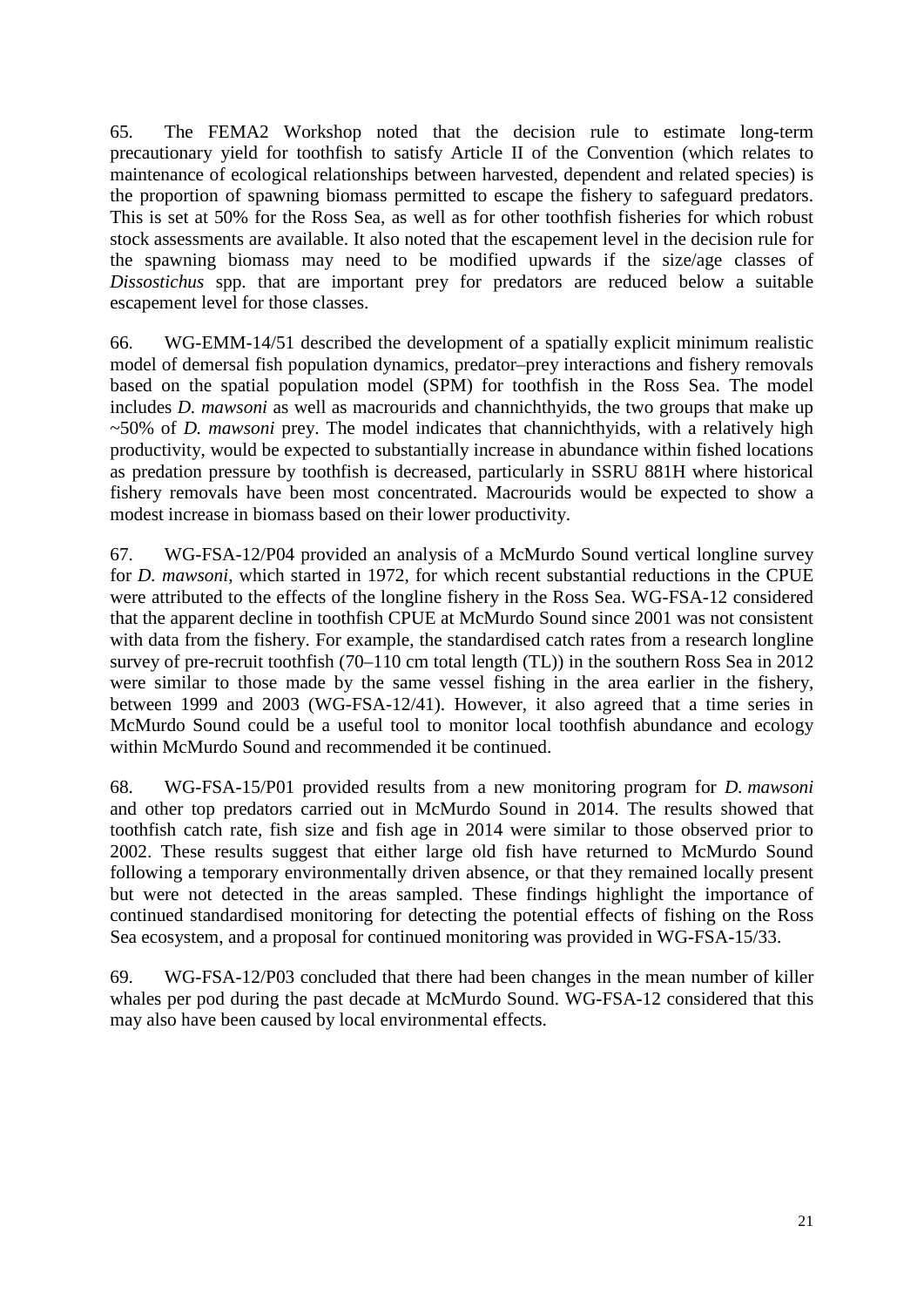# **Current management advice and conservation measures**

70. The limits on the exploratory fishery for *Dissostichus* spp. in Subarea 88.1 are defined in CM 41-09. The limits in force and the advice of WG-FSA to the Scientific Committee for the forthcoming season are summarised in Table 8.

| Element                     | Limit in force                                                                                                                                                                                                                                                                                                                                               |
|-----------------------------|--------------------------------------------------------------------------------------------------------------------------------------------------------------------------------------------------------------------------------------------------------------------------------------------------------------------------------------------------------------|
| Access (gear)               | Limited to notified vessels using longlines.                                                                                                                                                                                                                                                                                                                 |
| Catch limit                 | Precautionary catch limit for <i>Dissostichus</i> spp. is 2 870 tonnes<br>for Subarea 88.1, applied as follows:<br>SSRUs A, D, E, F and $M - 0$ tonnes<br>SSRUs B, C, $G - 378$ tonnes total<br>SSRUs H, I, $K - 2$ 118 tonnes total<br>SSRUs J, $L - 334$ tonnes<br>Discrete catch limits for research totalling 40 tonnes have been<br>set aside for 2017. |
| Season                      | 1 December to 31 August                                                                                                                                                                                                                                                                                                                                      |
| Fishing<br>operations       | In accordance with CM 41-01 and the setting of research hauls<br>is not required (Annex 41-01/B, paragraphs 3 and 4).                                                                                                                                                                                                                                        |
| By-catch                    | Regulated by CMs 33-03 and 41-09                                                                                                                                                                                                                                                                                                                             |
| Mitigation                  | In accordance with CM 25-02, except paragraph 5 if<br>requirements of CM 24-02 are met<br>Daylight setting allowed under CM 24-02, subject to a catch<br>limit of three birds per vessel                                                                                                                                                                     |
| <b>Observers</b>            | Each vessel to carry at least two scientific observers, one of<br>whom shall be appointed in accordance with the CCAMLR<br>Scheme of International Scientific Observation.                                                                                                                                                                                   |
| VMS                         | To be operational in accordance with CM 10-04                                                                                                                                                                                                                                                                                                                |
| <b>CDS</b>                  | In accordance with CM 10-05                                                                                                                                                                                                                                                                                                                                  |
| Research                    | Undertake research plan and tagging program as set out in<br>Annexes $41-01/B$ and $41-01/C$<br>Toothfish tagged at a rate of at least 1 fish per tonne green<br>weight caught.                                                                                                                                                                              |
| Data                        | Daily and five-day catch and effort reporting under CMs 23-01<br>and 23-07                                                                                                                                                                                                                                                                                   |
|                             | Haul-by-haul catch and effort data under CM 23-04<br>Biological data reported by the CCAMLR scientific observer                                                                                                                                                                                                                                              |
| Target species              | For the purposes of CMs 23-01 and 23-04, the target species is<br>Dissostichus spp. and the by-catch is any species other than<br>Dissostichus spp.                                                                                                                                                                                                          |
| Environmental<br>protection | Regulated by CMs 22-06, 22-07, 22-08, 22-09 and 26-01                                                                                                                                                                                                                                                                                                        |
| Additional<br>element       | Fishing within 10 n miles of Balleny Islands is prohibited                                                                                                                                                                                                                                                                                                   |

Table 8: Limits on the exploratory fishery for *Dissostichus* spp. in Subarea 88.1 in force (CM 41-09).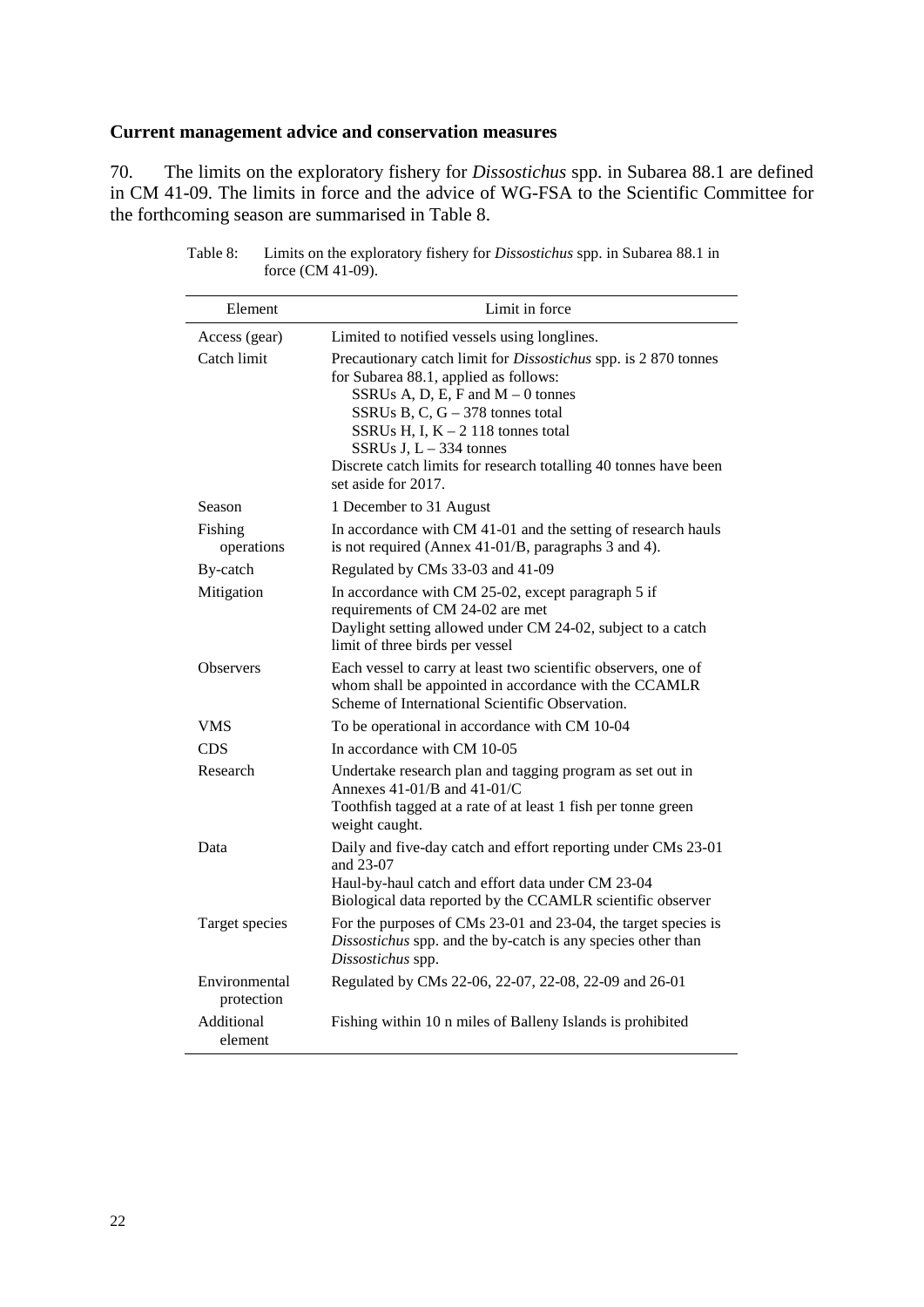#### **References**

- Ashford, J., M. Dinniman, C. Brooks, A.H. Andrews, E. Hofmann, G. Cailliet, C. Jones and N. Ramanna. 2012. Does large-scale ocean circulation structure life history connectivity in Antarctic toothfish (*Dissostichus mawsoni*)? *Can. J. Fish. Aquat. Sci.*, 69 (12): 1903–1919.
- Bull, B., R.I.C.C. Francis, A. Dunn, A. McKenzie, D.J. Gilbert and M.H. Smith. 2005. CASAL (C++ algorithmic stock assessment laboratory): CASAL User Manual v2.07- 2005/08/21. *NIWA Technical Report*, 127: 272 pp.
- Francis, R.I.C.C. 2011. Data weighting in statistical fisheries stock assessment models. *Can. J. Fish. Aquat. Sci*., 68: 1124–1138.
- Hanchet, S.M., G.J. Rickard, J.M. Fenaughty, A. Dunn and M.J. Williams. 2008. A hypothetical life cycle for Antarctic toothfish (*Dissostichus mawsoni*) in the Ross Sea region. *CCAMLR Science*, 15: 35–53.
- Kuhn, K.L. and P.M. Gaffney. 2008. Population subdivision in the Antarctic toothfish (*Dissostichus mawsoni*) revealed by mitochondrial and nuclear single nucleotide polymorphisms (SNPs). *Ant. Sci.*, 20: 327–338.
- McMillan, P., T. Iwamoto, A. Stewart and P.J. Smith. 2012. A new species of grenadier, genus *Macrourus* (Teleostei, Gadiformes, Macrouridae) from the southern hemisphere and a revision of the genus. *Zootaxa*, 3165: 1–24.
- Mugue, N.S., A.F. Petrov, D.A. Zelenina, I.I. Gordeev and A.A. Sergeev. 2014. Low genetic diversity and temporal stability in the Antarctic toothfish (*Dissostichus mawsoni*) from near-continental seas of Antarctica. *CCAMLR Science*, 21: 1–9.
- Pinkerton, M.H., J.M. Bradford-Grieve and S.M. Hanchet. 2010. A balanced model of the food web of the Ross Sea, Antarctica. *CCAMLR Science*, 17: 1–31.
- Pinkerton, M., P.J. McMillan, J. Forman, P. Marriott, P. Horn, S.J. Bury and J. Brown. 2013. Distribution, morphology and ecology of *Macrourus whitsoni* and *M. caml* (gadiformes, macrouridae) in the Ross Sea region. *CCAMLR Science*, 20: 37–61.
- Smith, P.J. and P.M. Gaffney. 2005. Low genetic diversity in the Antarctic toothfish (*Dissostichus mawsoni*) observed with mitochondrial and intron DNA markers. *CCAMLR Science*, 12: 43–51.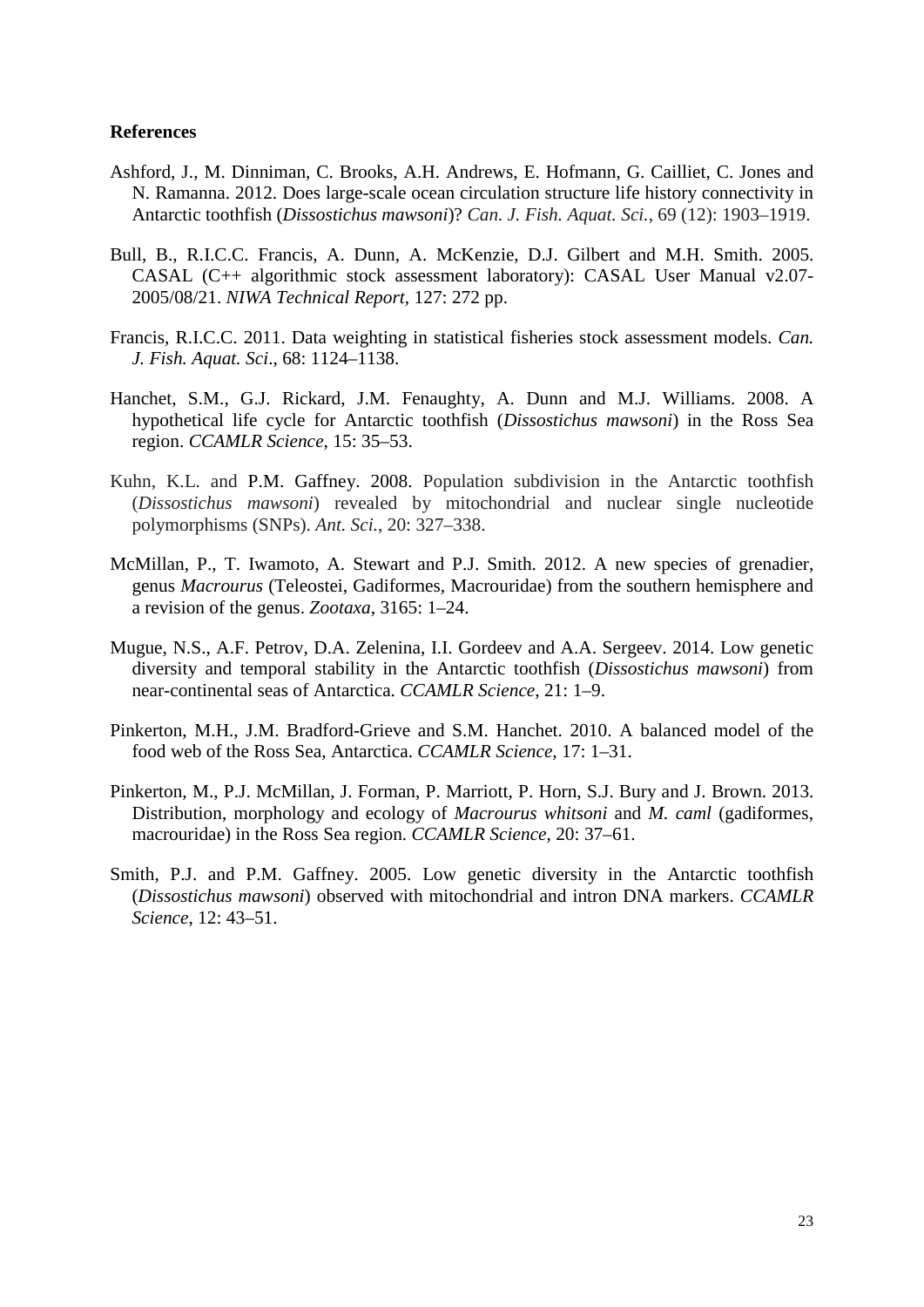### **2015 Stock assessment**

A1. The Ross Sea (Subarea 88.1 and small-scale research units (SSRUs) 882A–B) fishery for Antarctic toothfish (*Dissostichus mawsoni*) was assessed using CASAL integrated stock assessment models.

A2. The stock assessment models were sex- and age-structured, with ages from 1 to 50 and the last age group was a plus group (i.e. an aggregate of all fish aged 50 and older). The annual cycle is given in Table A1.1. Two runs were carried out, with or without quarantined data (WG-FSA-15/38). A complete description of the CASAL modelling software was given in Bull et al., 2005.

Table A1.1: Annual cycle of the stock model, showing the processes taking place at each time step, their sequence within each time step, and the available observations. Fishing and natural mortality that occur within a time step occur after all other processes, with half of the natural mortality for that time step occurring before and half after the fishing mortality.

| Step | Period         | Processes                            | $M^{\perp}$ | Age <sup>2</sup> | <b>Observations</b>                       |            |
|------|----------------|--------------------------------------|-------------|------------------|-------------------------------------------|------------|
|      |                |                                      |             |                  | Description                               | $M^3$      |
|      | November-April | Recruitment and<br>fishing mortality | 0.5         | 0.0              | Tag-recapture<br>Catch-at-age proportions | 0.5<br>0.5 |
| 2    | May–November   | Spawning<br>Increment age            | 0.5<br>0.0  | 0.0<br>1.0       |                                           |            |

<sup>1</sup> *M* is the proportion of natural mortality that was assumed to have occurred in that time step.<br><sup>2</sup> Age is the age fraction, used for determining length at age, that was assumed to occur in that time step.<br><sup>3</sup> *M* is the proportion of the natural mortality in each time step that was assumed to have taken place at

the time each observation was made.

A3. The Secretariat undertook a validation of the CASAL parameter files, maximum of the posterior density (MPD) estimates, and yield calculations for the Ross Sea model.

A4. The models were run from 1995 to 2015 for the Ross Sea, and were initialised assuming an equilibrium age structure at an unfished equilibrium biomass, i.e. a constant recruitment assumption. Recruitment was assumed to occur at the beginning of the first (summer) time step. Recruitment was assumed to be 50:50 male to female, with year-class strengths (YCS) estimated from 2003 to 2009.

A5. The Ross Sea model was implemented as a single-area three-fishery model. A single area was defined with the catch removed using three concurrent fisheries (slope, shelf and north). Each fishery was parameterised by a sex-based double-normal selectivity ogive (i.e. domed selectivity). The double-normal selectivity was parameterised using four estimable parameters and allowed for differences in maximum selectivity by sex – the maximum selectivity was fixed at one for males, but estimated for females. The doublenormal selectivity ogive was employed as it allowed the estimation of a declining right-hand limb in the selectivity curve.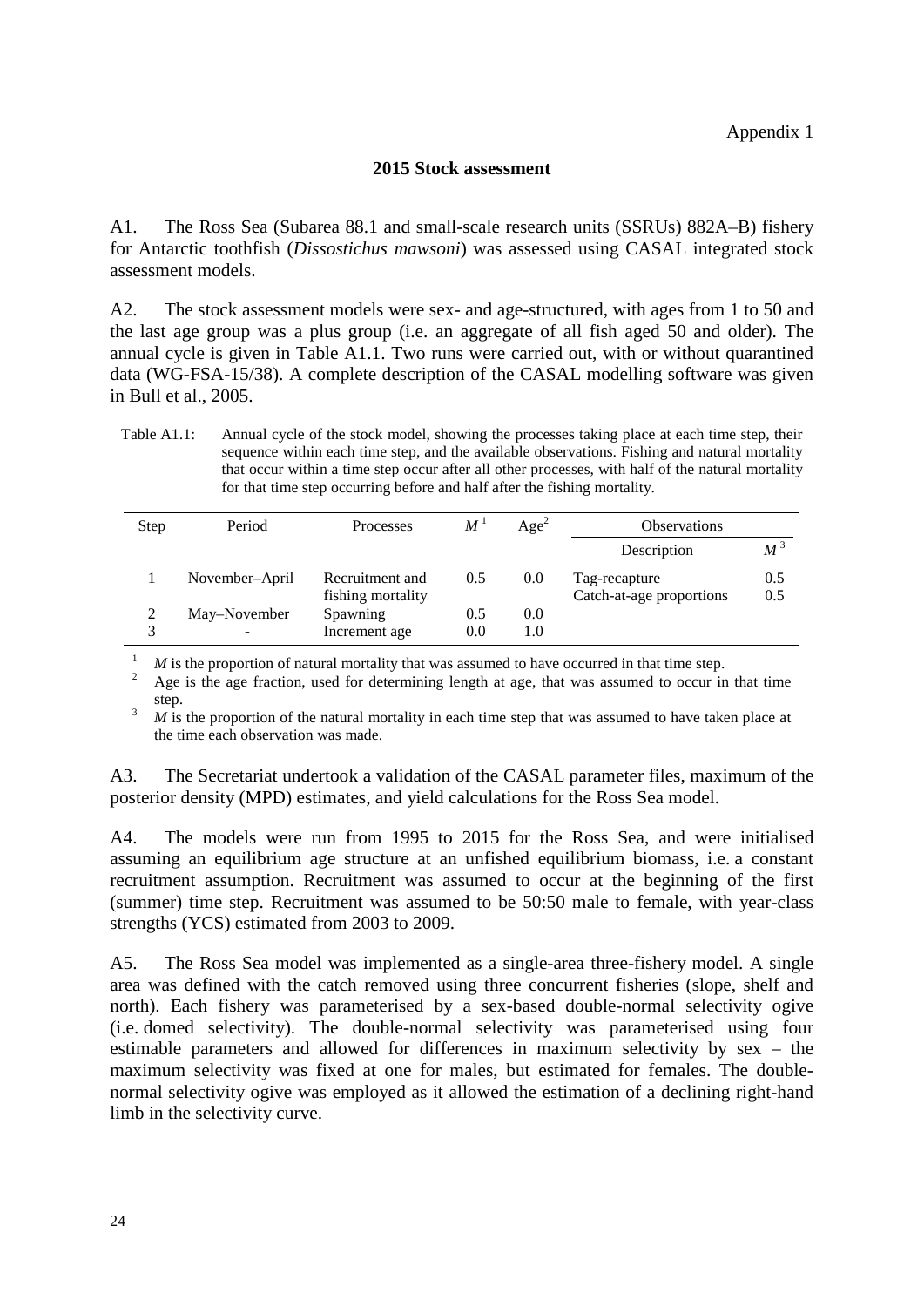A6. Fishing mortality was applied only in the first (summer) time step. The process was to remove half of the natural mortality occurring in that time step, then apply the mortality from the fisheries instantaneously, then to remove the remaining half of the natural mortality.

A7. The population model structure includes tag-release and tag-recapture events. Here, the model replicated the basic age-sex structure described above for each tag-release event. The age and sex structure of the tag component was seeded by a tag-release event. Tagging was applied to a 'cohort' of fish simultaneously (i.e. the 'cohort' of fish that were tagged in a given year and time step). Tagging from each year was applied as a single tagging event. The usual population processes (natural mortality, fishing mortality etc.) were then applied over the tagged and untagged components of the model simultaneously. Tagged fish were assumed to suffer a retardation of growth from the effect of tagging, equal to 0.5 of a year.

# **Model estimation**

A8. The model parameters were estimated using a Bayesian analysis, first by maximising<sup>[1](#page-26-0)</sup> an objective function (MPD), which is the combination of the likelihoods from the data, prior expectations of the values of those parameters and penalties that constrain the parameterisations; and second, by estimating the Bayesian posterior distributions<sup>[2](#page-26-1)</sup> using Monte Carlo Markov Chains (MCMCs).

A9. Initial model fits were evaluated at the MPD by investigating model fits and residuals.

A10. Parameter uncertainty was estimated using MCMCs. These were estimated using a burn-in length of  $5 \times 10^5$  iterations, with every 1 000th sample taken from the next  $1 \times 10^6$ iterations (i.e. a final sample of length 1 000 was taken).

# **Observation assumptions**

A11. The catch proportions-at-age data for the 1998–2015 seasons were fitted to the modelled proportions-at-age composition using a multinomial likelihood.

A12. Tag-release events were defined for the 2001–2014 seasons, and tag-recapture observations for the 2002–2015 seasons. Within-season recaptures and recaptures after more

<span id="page-26-1"></span><span id="page-26-0"></span>

Technically, this is done by minimising the negative log objective function.<br>The analysis produces point estimates of parameters, but this ignores uncertainty in their values. Other combinations of parameters may also be likely, though not necessarily as likely as the point estimates. Bayesian posterior distributions describe the likely distribution of the parameters, given the uncertainty in the observations and model. One way of finding these distributions is to search within the parameter space of all parameters, using a technique called Monte Carlo Markov Chains (MCMC). A useful analogy is a landscape in which the lowest point (the point estimate) is found by rolling a ball around the landscape (the parameter space). Then look around the landscape and find all the other places that, given the uncertainty about the measurements, might also be low. In a Bayesian analysis, the resulting distribution is referred to as a Bayesian posterior distribution.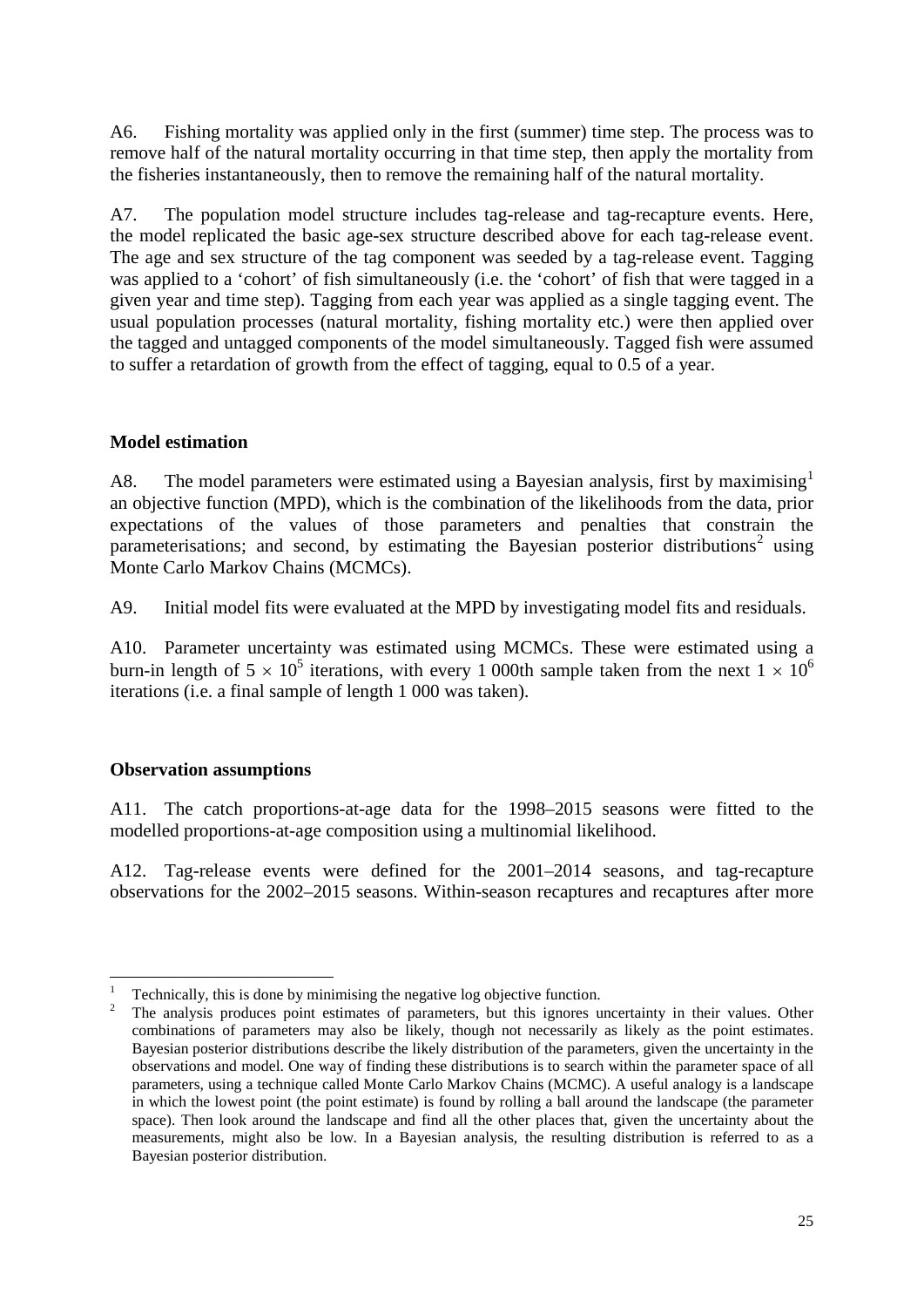than six years at liberty were ignored (WG-FSA-15/37). Tag-release events were assumed to have occurred at the end of the first (summer) time step, following all (summer) natural and fishing mortality.

A13. The tagging initial mortality (expressed as survival) rates and tag-detection rates were calculated as per the methods of Mormede (WG-SAM-14/30), recommended in 2014 by the Working Group on Statistics, Assessments and Modelling (WG-SAM) for use in the Ross Sea stock assessment (SC-CAMLR-XXXIII, Annex 5, paragraph 2.37). Tag-recapture events were assumed to occur at the end of the first (summer) time step, and were assumed to have a detection probability of 98.7% to account for unlinked tags.

A14. For each year, the recovered tags-at-length for each release event were fitted, in 10 cm length classes (range 40–230 cm), using a binomial likelihood.

A15. The results of the Ross Sea shelf survey estimate of biomass and catch proportions-atage data for the 2012–2015 seasons were fitted to the modelled survey estimate of biomass and proportions-at-age composition using binomial and multinomial likelihoods respectively.

# **Process error and data weighting**

A16. Additional variance, assumed to arise from differences between model simplifications and real-world variation, was added to the sampling variance for all observations. Adding such additional errors to each observation type has two main effects: (i) it alters the relative weighting of each of the datasets (observations) used in the model, and (ii) it typically increases the overall uncertainty of the model, leading to wider credible bounds on the estimated and derived parameters.

A17. The additional variance, termed process error, was estimated for the base-case MPD run, and the total error assumed for each observation was calculated by adding process error and observation error following the methods of Francis (2011). A single process error was estimated for each of the observation types (i.e. one for the age data and one for the tag data).

### **Penalties**

A18. Two types of penalties were included within the model. First, the penalty on the catch constrained the model from returning parameter estimates where the population biomass was such that the catch from an individual year would exceed the maximum exploitation rate (here, set equal to 0.999). Second, a tagging penalty discouraged population estimates that were too low to allow the correct number of fish to be tagged.

### **Priors**

A19. The parameters estimated by the models, their priors, starting values for the minimisation and their bounds are given in Table A1.2. In models presented here, priors were chosen that were relatively non-informative but also encouraged lower estimates of  $B_0$ .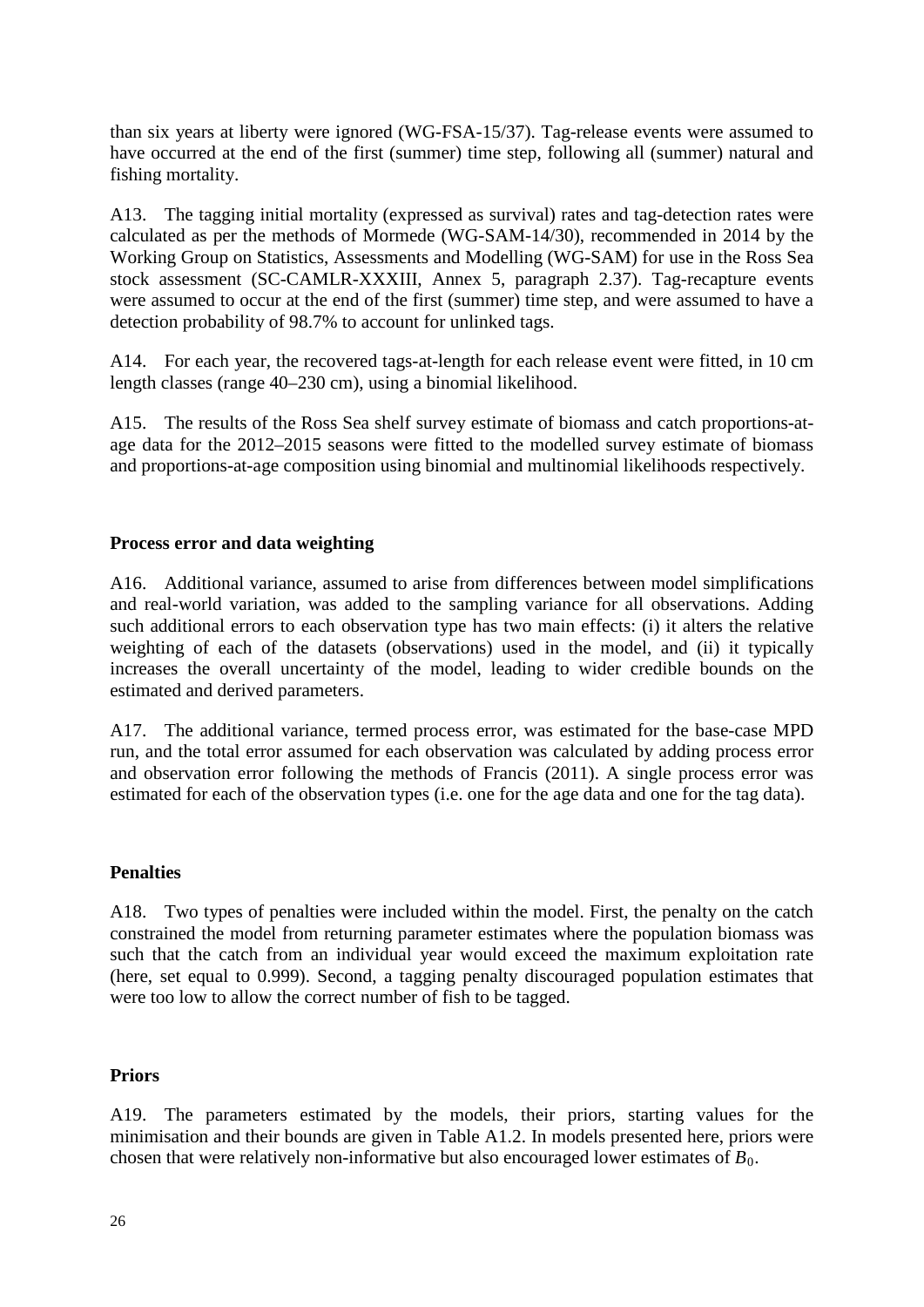| Parameter                  |                  | N  | Start value | Prior       | <b>Bounds</b> |          |
|----------------------------|------------------|----|-------------|-------------|---------------|----------|
|                            |                  |    |             |             | Lower         | Upper    |
| $B_0$                      |                  |    | 80 000      | Uniform-log | $1x10^4$      | $1x10^6$ |
| Male fishing selectivities | $a_1$            |    | 8.0         | Uniform     | 1.0           | 50.0     |
|                            | $S_L$            |    | 4.0         | Uniform     | 1.0           | 50.0     |
|                            | $S_R$            | 9  | 10.0        | Uniform     | 1.0           | 500.0    |
| Female fishing             | $a_{\text{max}}$ |    | 1.0         | Uniform     | 0.01          | 10.0     |
| selectivities              | $a_1$            |    | 8.0         | Uniform     | 1.0           | 50.0     |
|                            | $s_L$            |    | 4.0         | Uniform     | 1.0           | 50.0     |
|                            | $S_R$            | 12 | 10.0        | Uniform     | 1.0           | 500.0    |
| YCS                        | YCS              | 7  | 1.0         | Lognormal   | 0.001         | 100.0    |
| Survey biomass             | CV               |    | 0.001       | Uniform     | 0             | 10.0     |

Table A1.2: Number (*N*), start values, priors and bounds for the free parameters.

### **Yield calculations**

A20. Yield estimates were calculated by projecting the estimated current status for each model under a constant catch assumption, using the rules:

- 1. Choose a yield,  $\gamma_1$ , so that the probability of the spawning biomass dropping below 20% of its median pre-exploitation level over a 35-year harvesting period is 10% (depletion probability).
- 2. Choose a yield,  $\gamma_2$ , so that the median escapement at the end of a 35-year period is 50% of the median pre-exploitation level.
- 3. Select the lower of  $\gamma_1$  and  $\gamma_2$  as the yield.

A21. The depletion probability was calculated as the proportion of samples from the Bayesian posterior where the predicted future spawning stock biomass (SSB) was below 20% of *B*<sup>0</sup> in any one year, for each year over a 35-year projected period.

A22. The level of escapement was calculated as the proportion of samples from the Bayesian posterior where the predicted future status of the SSB was below 50% of  $B_0$  at the end of a 35-year projected period.

A23. Note that in applying the CCAMLR decision rules using CASAL, the pre-exploitation median SSB was replaced with the estimate of  $B_0$  in each sample. This will result in a small downwards bias of the status of the stock in each trial and a small upwards bias in the probability of depletion. The effect of these biases will be a small downwards bias in the estimate of yield. The probability of depletion and the level of escapement were calculated by projecting forward for a period of 35 years, under a scenario of a constant annual catch (i.e. for the period 2016–2051) for each sample from the posterior distribution.

A24. Recruitment from 2010 to 2051 was assumed to be lognormally distributed with a standard deviation of 0.6 with a Beverton-Holt stock-recruitment steepness,  $h = 0.75$ .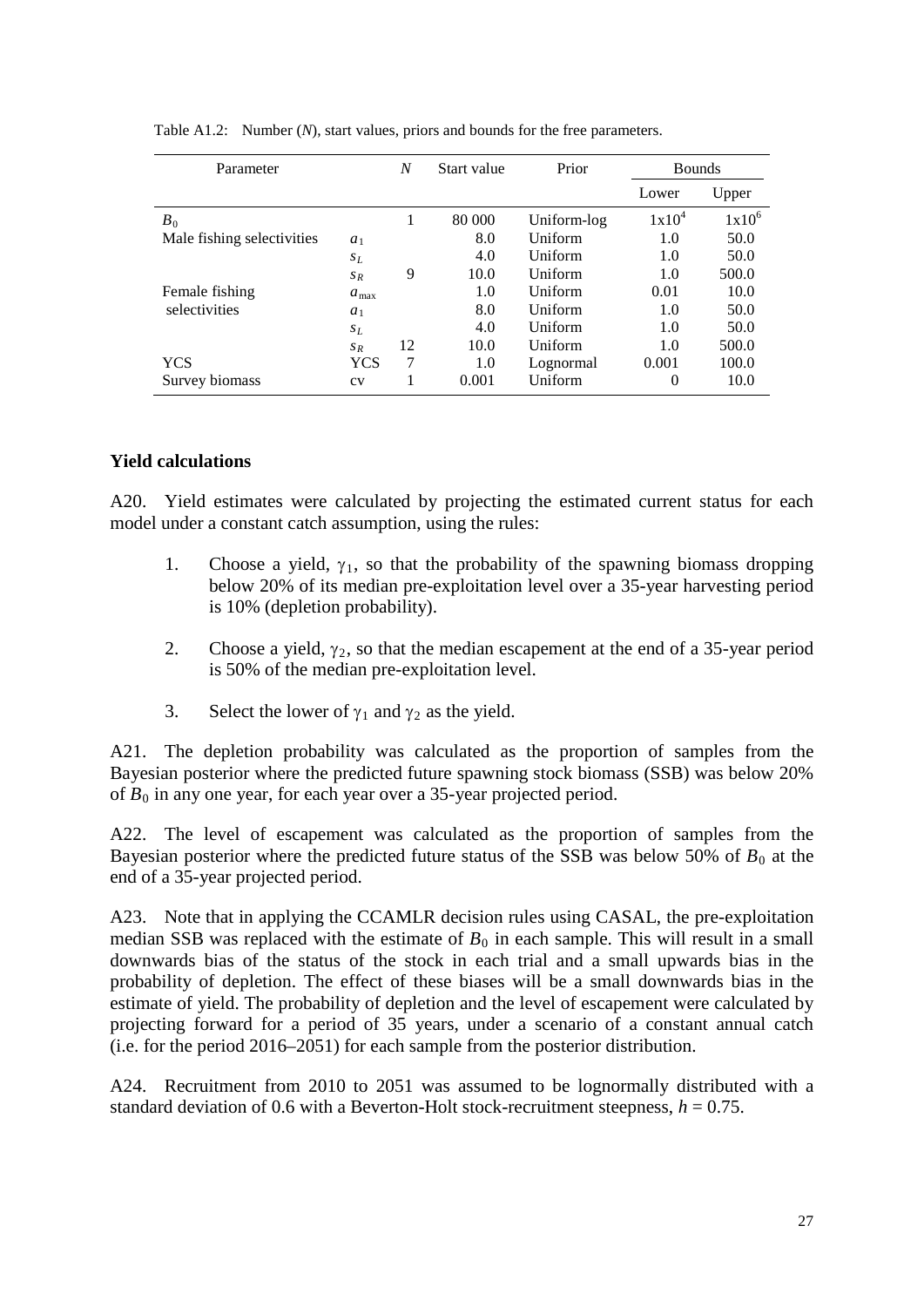A25. For the Ross Sea, future catch was assumed to follow the same split between fisheries as that in CM 41-09 (13%, 74% and 13% of the total future catch was allocated to the shelf, slope and north fisheries respectively).

### **Model estimates**

#### **Likelihood profiles**

A26. The likelihood profiles for the Ross Sea model with no quarantine data are given in Figure A1.1 (the run labelled as R2 in WG-FSA-15/38 – both models had similar profiles). The likelihood profiles were carried out by fixing  $B_0$  at values across a range of plausible values (i.e. 40 000–150 000 tonnes), while estimating the remaining model parameters. The catch-at-age data and recaptures of tagged fish from 2001, 2003, 2008, and particularly 2012, suggested that very low biomass levels were less likely, whilst recaptures of tagged fish from 2002, 2004 and 2006 suggested that high biomass estimates were less likely. The profiles were influenced by the survey catch-at-age proportions, suggesting that very low estimates of initial biomass were less likely.



Figure A1.1: Likelihood profiles for  $B_0$  for model R2. Negative log likelihood values rescaled to have minimum 0 for each dataset. The dashed line indicates the MPD value for  $B_0$ .

#### **MCMC diagnostics**

A27. For the model runs in the Ross Sea assessment, 1 000 MCMC posterior samples were taken from 1 000 000 iterations, after a burn-in of 500 000 iterations. MCMC diagnostics suggested no evidence of poor convergence in the key biomass parameters and betweensample autocorrelations were low.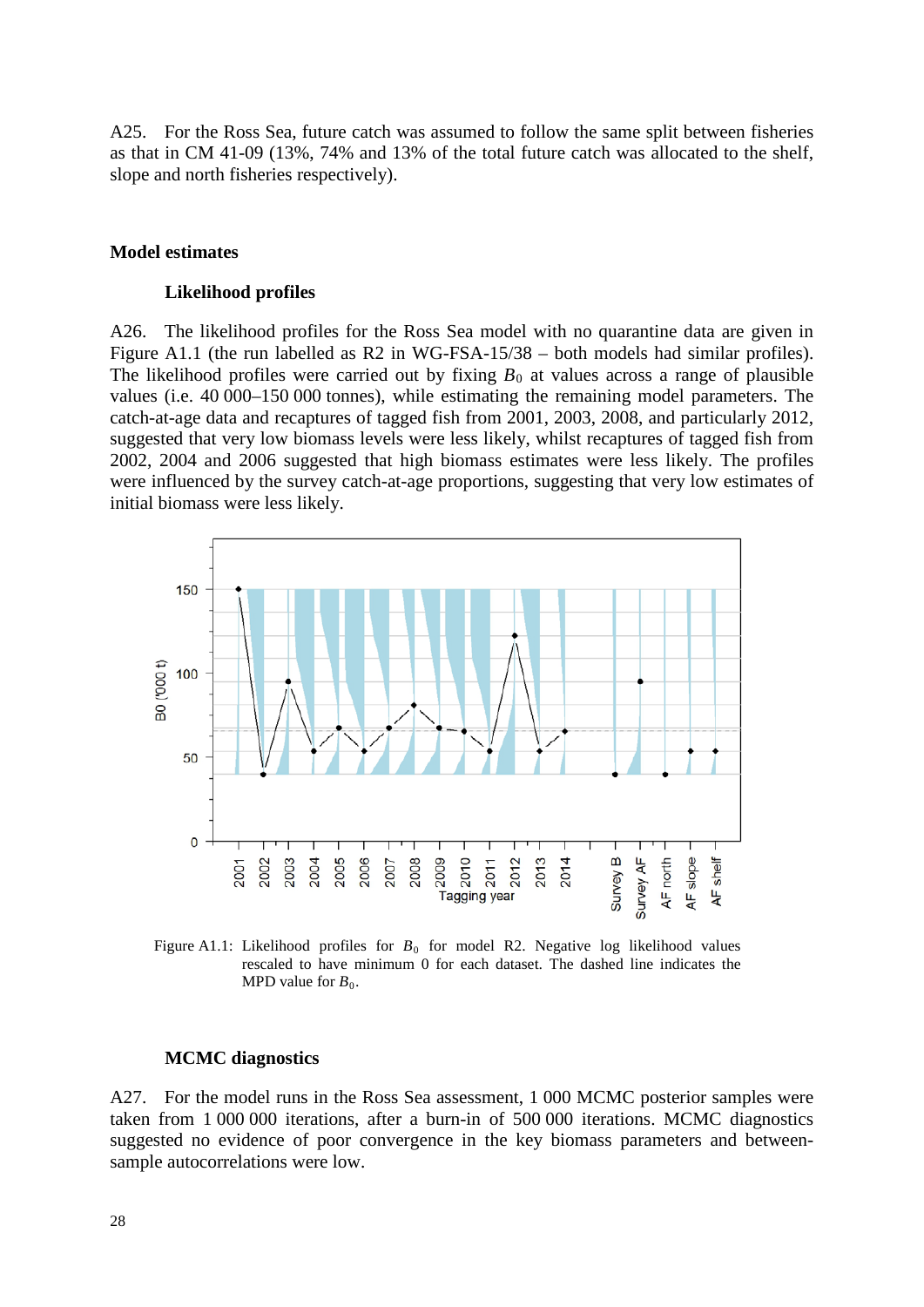### **Ross Sea model estimates**

A28. Key output parameters for the Ross Sea assessment model are summarised in Table A1.3. The projected biomass trajectory assuming a future constant catch of 2 870 tonnes for the Ross Sea model with no quarantine data is shown in Figure A1.2 (the run labelled as R2 in WG-FSA-15/38 – both models had similar profiles).

Table A1.3: Median MCMC estimates (and 95% credible intervals) of  $B_0$ ,  $B_{2015}$ , and  $B_{2015}$  as %  $B_0$  for models R1 (with quarantined data) and R2 (without quarantined data). Also yield which satisfies the CCAMLR decision rules.

| Model          | $B_0$                  | $B_{2015}$               | $B_{2015}$ (% $B_0$ )        | <b>CCAMLR</b><br>yield (tonnes) |
|----------------|------------------------|--------------------------|------------------------------|---------------------------------|
| 2013           | 68 790 (59 540–78 470) | $\overline{\phantom{0}}$ | $\qquad \qquad \blacksquare$ | 3044                            |
| R1             | 65 400 (58 850–72 710) | 46 220 (40 180 - 53 620) | $70.7(67.6 - 73.8)$          | 2855                            |
| R <sub>2</sub> | 65 050 (57 820–72 180) | 45 880 (38 630–52 800)   | $70.5(66.9-73.3)$            | 2870                            |



Figure A1.2: MCMC estimates of the spawning stock biomass trajectory as a percentage of initial biomass (black line) with the 90%ile (grey shading), projected out to 2051 for model R2. Dashed horizontal lines correspond to 50%  $B_0$  and 20%  $B_0$ .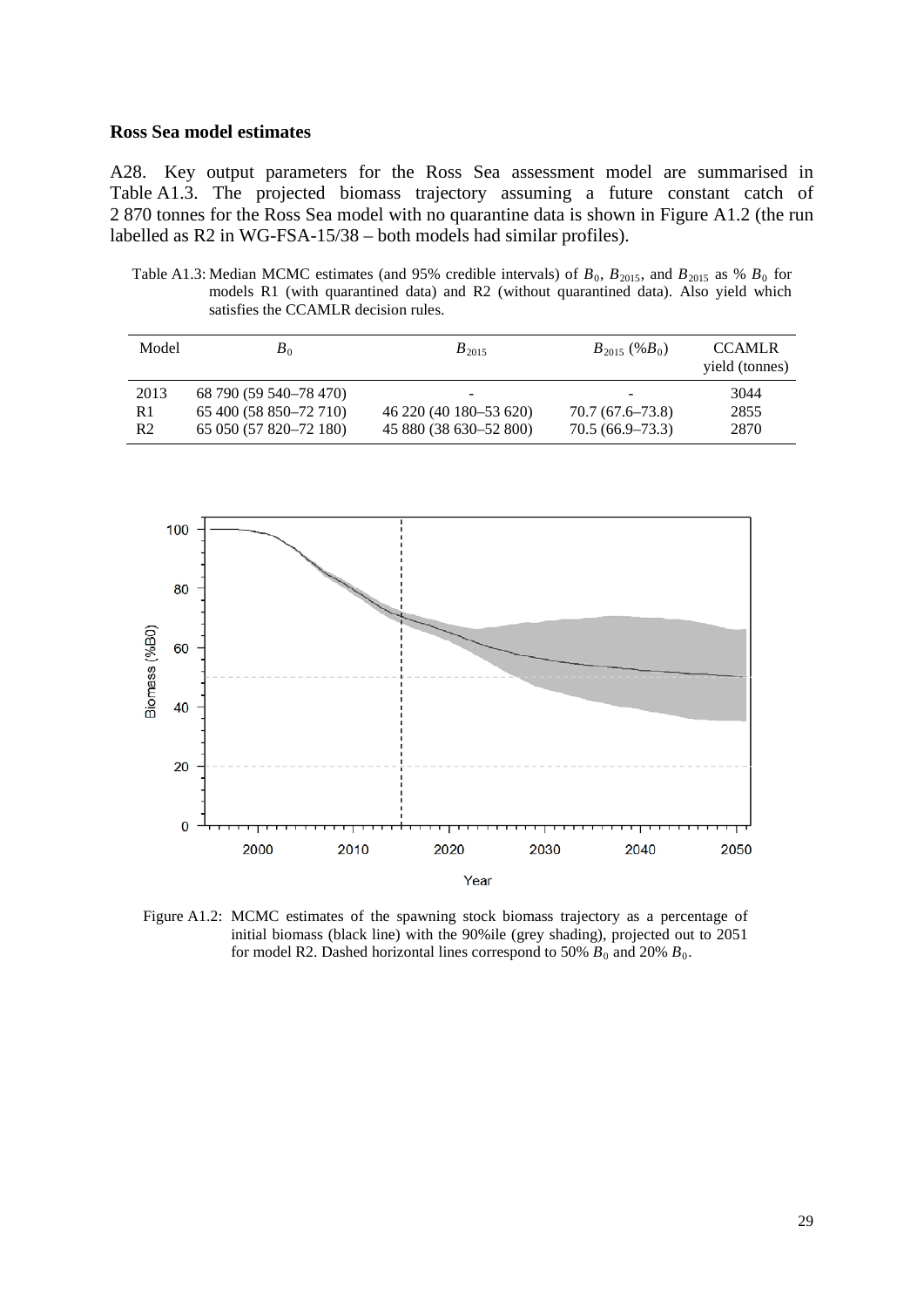# **Medium-term research objectives**

Table A2.1: Medium-term research plan (MTRP) objectives (WG-FSA-14/60; SC-CAMLR-XXXIII, paragraph 3.209 and CCAMLR-XXXIII, paragraph 5.52), alignment of proposed and current research proposals with the objectives and their status.

| MTRP objectives                                     |                                                                                                                                                                                                                                 | Research proposals                           | Paper number                                           | Year running                       |  |  |  |
|-----------------------------------------------------|---------------------------------------------------------------------------------------------------------------------------------------------------------------------------------------------------------------------------------|----------------------------------------------|--------------------------------------------------------|------------------------------------|--|--|--|
|                                                     | (a) Reduce uncertainty in toothfish model parameters                                                                                                                                                                            |                                              |                                                        |                                    |  |  |  |
| $\rm(i)$<br>(i)                                     | To spatially and temporally delineate toothfish spawning grounds.<br>To delineate stock structure - especially in relation to SSRUs 882C-I.                                                                                     | Winter research<br>Structured fishing 882C-G | WG-SAM-15/47<br><b>SC-CAMLR-XXXIII</b><br>WG-FSA-15/08 | Proposal for 2016<br>2014/15, 2016 |  |  |  |
| (iii)<br>(iv)                                       | To define and quantify fine-scale movement patterns, including by size and sex.<br>To improve estimates of initial (and longer-term tagging) mortality, and tag<br>detection.                                                   | Satellite pop-up tags                        |                                                        | 2016, 2017                         |  |  |  |
| (v)                                                 | To continue monitoring the relative abundance of sub-adults and to estimate<br>recruitment variability and autocorrelation.                                                                                                     | Shelf survey                                 | WG-FSA-15/34                                           | 2016, 2017                         |  |  |  |
| (vi)                                                | To monitor key population-level parameters (e.g. growth, age/length at maturity,<br>sex ratio) which could potentially be affected by fishing.                                                                                  |                                              |                                                        |                                    |  |  |  |
| (b) Reduce management uncertainty                   |                                                                                                                                                                                                                                 |                                              |                                                        |                                    |  |  |  |
| (i)                                                 | To continue to improve the stock assessment (e.g. improve diagnostics,<br>estimation of year-class strength etc.).                                                                                                              | Shelf survey                                 | WG-FSA-15/34                                           | 2016, 2017                         |  |  |  |
| (i)                                                 | To develop simple stock performance indicators/dashboard.                                                                                                                                                                       |                                              |                                                        |                                    |  |  |  |
| (iii)                                               | To develop prioritised list of management strategy evaluation (MSE) scenarios<br>and begin MSE testing of high-priority issues (e.g. alternative model parameters,<br>spatial management, movement and stock assumptions etc.). |                                              |                                                        |                                    |  |  |  |
| (iv)                                                | To continue development of operating models as additional tag and fishery data<br>are collected, through improved predictive layers (e.g. ice coverage) and better<br>knowledge of life cycle.                                  | 882A-B North                                 | WG-FSA-15/32                                           | 2015, 2016                         |  |  |  |
| (c) Maintenance of ecosystem structure and function |                                                                                                                                                                                                                                 |                                              |                                                        |                                    |  |  |  |
| (i)                                                 | To determine the temporal and spatial extent of the overlap in the distribution of<br>toothfish and its key predators (in particular, killer whales and Weddell seals).                                                         |                                              |                                                        |                                    |  |  |  |
| (ii)                                                | To investigate the abundance, foraging ecology, habitat use, functional<br>importance and resilience of key toothfish predators (in particular, killer whales<br>and Weddell seals).                                            | McMurdo ice-based survey                     |                                                        | 2015, 2016                         |  |  |  |

(continued)